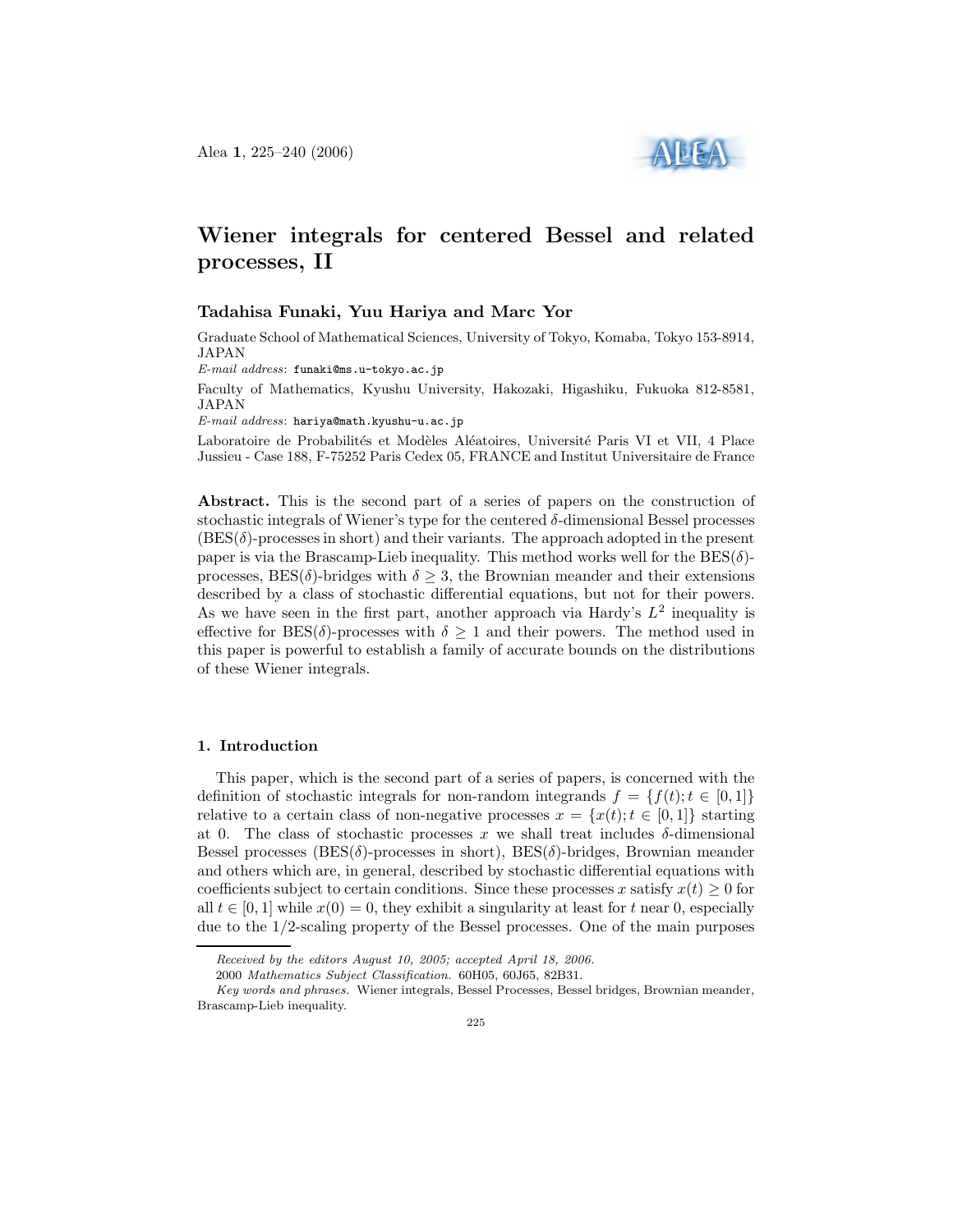of the present paper is to demonstrate that such a singularity can be compensated by considering stochastic integrals relative to the centered processes  $\hat{x}$  instead of x. In other words, the singularity is taken care of by the (deterministic) Stieltjes integrals relative to the mean values  $\bar{x}$  of x.

In the study of stochastic processes, there is a deep parallel between certain stochastic integrals and the semi-convergent integrals (or principal values) in analysis; these semi-convergent (stochastic) integrals arise in the following:

- (1) Compensation of jumps for L´evy processes and, indeed, existence of the Lévy processes, when the Lévy measure is not bounded. This goes back to Lévy.
- (2) Jeulin's lemma and its variants (Jeulin (1980, p. 44); also Jeulin (1982), Pitman and Yor (1986, section 6)).
- (3) The Varadhan type renormalization results Varadhan (1969); Rosen (1986); Dynkin (1988); Le Gall (1992).

Let us now formulate our problems more precisely. We shall consider the  $BES(\delta)$ processes  $R \equiv R^{\delta} = \{R^{\delta}(t); t \in [0,1]\},\$  the BES( $\delta$ )-bridges  $r_b \equiv r_b^{\delta} = \{r_b^{\delta}(t); t \in [0,1]\}$ [0, 1]} reaching  $b \ge 0$  (i.e.  $r_b(1) = b$ ) and the Brownian meander  $m = \{m(t); t \in$  $[0,1]$ , see Revuz and Yor (1999), Yor (1992). In fact, our study concerning  $R^{\delta}$  may be included in that of the more general family of solutions  $X(t)$  of the stochastic differential equations (2.1) (with  $a = 0$ ) below. All these processes start at 0:  $R(0) = X(0) = r<sub>b</sub>(0) = m(0) = 0$ . In general, for a stochastic process  $x =$  ${x(t); t \in [0, 1]}$ , we denote its mean by  $\bar{x}(t) = E[x(t)]$  and the centered process by  $\hat{x}(t) = x(t) - \bar{x}(t)$ , respectively. One of the goals of the series of papers is to define the stochastic integrals of Wiener's type

$$
I(f; \hat{x}) = \int_0^1 f(t) d\hat{x}(t),
$$
\n(1.1)

for a suitable class of (non-random) functions  $f = \{f(t); t \in [0, 1]\}$  relative to the centered processes  $\hat{x}$  of x introduced above.

This paper presents an approach based on the Brascamp-Lieb inequality, which was originally exploited for applications to statistical mechanics or quantum physics Brascamp and Lieb (1976), for  $x = R^{\delta}, r^{\delta}$  with  $\delta \geq 3$ , m and their extensions. One can actually define the Wiener integrals  $I(f; \hat{x})$  for the centered processes of such x and for all  $f \in L^2([0,1])$ . Another approach which relies upon Hardy's  $L^2$  inequality for  $x = R^{\delta}$  with  $\delta > 1$  was discussed in our first part Funaki, Hariya and Yor (2006) where it was shown that the Wiener integrals can be defined even for the centered processes of  $x = (R^{\delta})^{\alpha}$ , the  $\alpha$ th power of the BES( $\delta$ )-process  $R^{\delta}$ , with  $\delta > 0$  and  $\alpha \in (0, 2)$  satisfying that  $\alpha \ge (2 - \delta)_+$ , for all f such that  $f_\alpha \in L^2([0, 1])$ , where  $f_{\alpha}(t) = t^{(\alpha - 1)/2} f(t).$ 

The Brascamp-Lieb inequality and Hardy's  $L^2$  inequality have different virtues. The former inequality holds due to the effect of "squeezing random variables around their means", so that the variance always becomes smaller under certain kind of comparison. In this sense, this inequality is rather accurate and powerful; however, it only works directly for a limited class of processes. In fact, our main results in the present paper, formulated in Proposition 4.1 and Theorem 4.2 below, give the inequalities

$$
E[\psi(I(f; \hat{x}))] \le E[\psi(I(f; \hat{y}))]
$$
\n(1.2)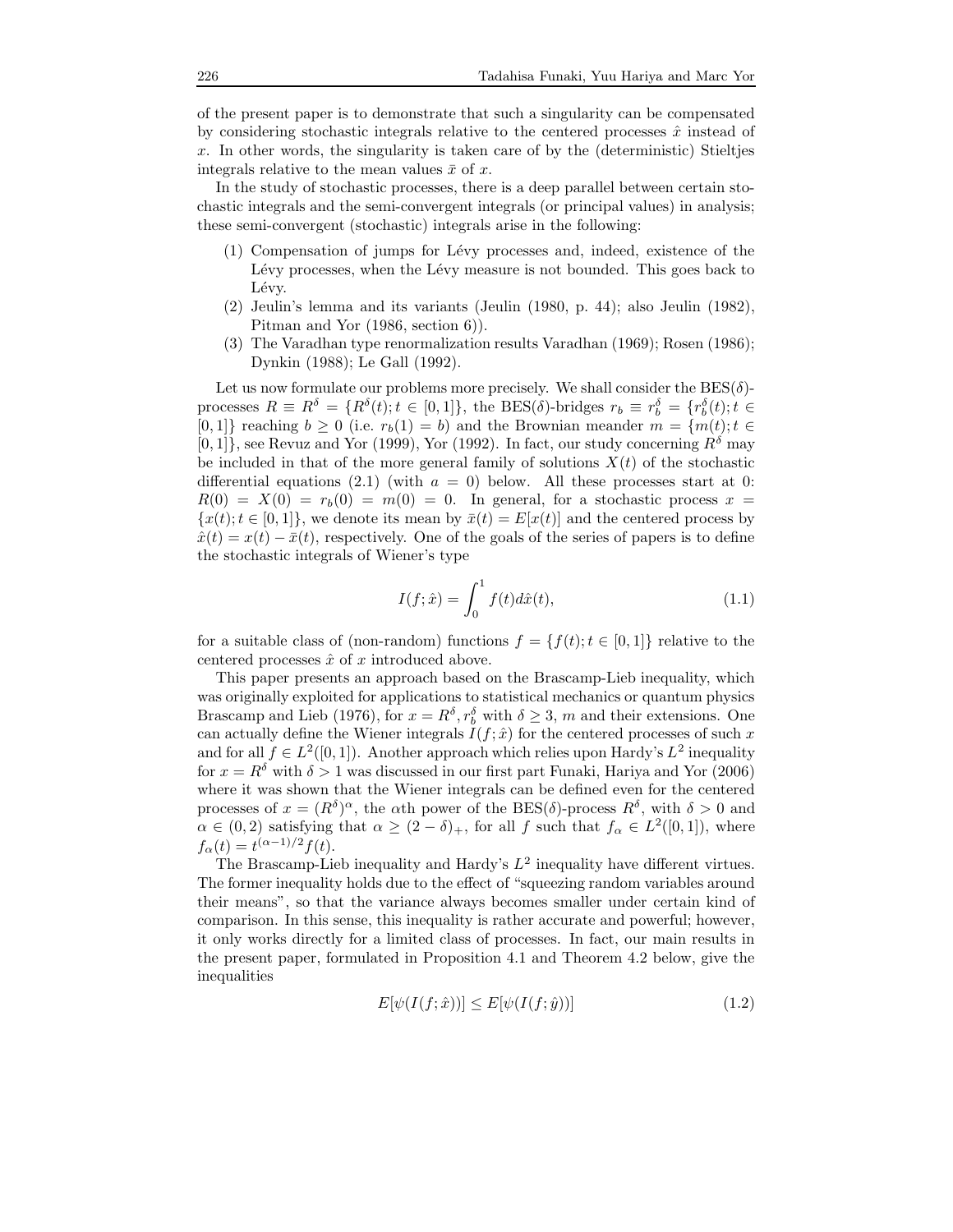for the pairs  $(x, y) = (R^{\delta}, B), (r^{\delta}, \beta_b)$  with  $\delta \geq 3$  or  $(m, B)$  and for every convex function  $\psi$  on R bounded below. Here,  $B = \{B(t); t \in [0,1]\}$  is the (one-dimensional standard) Brownian motion and  $\beta_b = {\beta_b(t); t \in [0,1]}$  is the Brownian bridge reaching b (i.e.  $\beta_b(1) = b$ ), both starting at 0:  $B(0) = \beta_b(0) = 0$ . The class of the processes  $x$  can be generalized to the solutions  $X$  of the stochastic differential equations  $(2.1)$  satisfying the conditions  $(A.1)$  and  $(A.2)$  stated in Section 2, and the processes  $X_b$  obtained by conditioning X such that  $X_b(1) = b$ . On the other hand, as we have mentioned, Hardy's  $L^2$  inequality works for the  $\text{BES}(\delta)$ -processes with  $\delta > 1$  (taking  $\alpha = 1$ ). Thus, each approach has advantages and drawbacks, but complements each other.

As we shall see in Section 4, to apply the Brascamp-Lieb inequality, the logconcavity of the density functions  $D = D(x)$  of the distributions of the processes  $x = \{x(t); t \in [0,1]\}$  (with respect to the Wiener measure) on path space plays an essential role, see also Section 3. Section 5 points out that, as far as the  $L^2$ estimates (i.e., the estimates (1.2) with  $\psi(a) = a^2$ ) are concerned, the log-concavity of the partition functions  $Z_h(\eta)$ , which are defined from the density functions D, only at  $\eta = 0$  is sufficient.

In order to define the Wiener integrals  $I(f; x)$  for the processes x themselves, decomposing them into a sum of integrals relative to  $\hat{x}$  and  $\bar{x}$ , we are led to analyze the Stieltjes integrals relative to  $\bar{x}$ , which are denoted by  $I(f; \bar{x}) = \int_0^1 f(t) d\bar{x}(t)$ , as well. Indeed, because of the singularity of  $\dot{\bar{x}}(t)$  at  $t = 0$  (and at  $t = 1$  for  $\bar{x} = \bar{r}_0$ , we shall see that the integrals  $I(f; \bar{x})$  converge under Jeulin's condition, which guarantees some integrability property related to the reciprocals  $1/R^{\delta}(t)$  of the  $BES(\delta)$ -processes, see Section 6.

Some applications of the results of this paper are made in Funaki and Ishitani (2006), with the study of the integration by parts formulae for the pinned or the standard Wiener measures restricted on a space of paths staying between two curves, in which the stochastic integrals  $I(f; x) = \int_0^1 f(t) dx(t)$  relative to  $x = r_b^3$ or  $m$  are needed. The functions  $f$  are determined from the derivatives of the curves in this setting, so that they are non-random.

## 2. A class of SDEs and examples

In this section, we introduce a class of stochastic processes taking values in  $\mathbb{R}_+$  =  $[0, \infty)$ , described by certain stochastic differential equations (SDEs), including the  $BES(\delta)$ -processes with  $\delta \geq 3$ , and then we define the generalized meanders.

For a given  $C^1$ -function  $b : \mathbb{R}^{\circ}_+ \to \mathbb{R}$ , we consider the SDE on  $\mathbb{R}^{\circ}_+ = (0, \infty)$  of the form

$$
\begin{cases} dX(t) = dB(t) + b(X(t))dt, & t \in [0,1],\\ X(0) = a > 0, \end{cases}
$$
\n(2.1)

where  $B(t)$  is the one-dimensional Brownian motion. We assume the following two conditions:

- $(A.1)$   $X(t)$  has no explosion and admits 0 as an entrance boundary Revuz and Yor (1999, p. 306).
- (A.2)  $b'(u) \leq 0$  for every  $u \in \mathbb{R}_{+}^{\circ}$  and  $b^2(u) + b'(u)$  is convex on  $\mathbb{R}_{+}^{\circ}$ .

Let  $P_a$  be the distribution of the unique solution  $X = \{X(t); t \in [0,1]\}$  of the SDE (2.1) on the space  $\mathcal{C}_{+}^{\circ} = C([0,1], \mathbb{R}_{+}^{\circ})$ . Since  $P_a$  is monotone in a (due to the comparison theorem, see, e.g. Theorem (3.7) on p. 394 of Revuz and Yor (1999)), it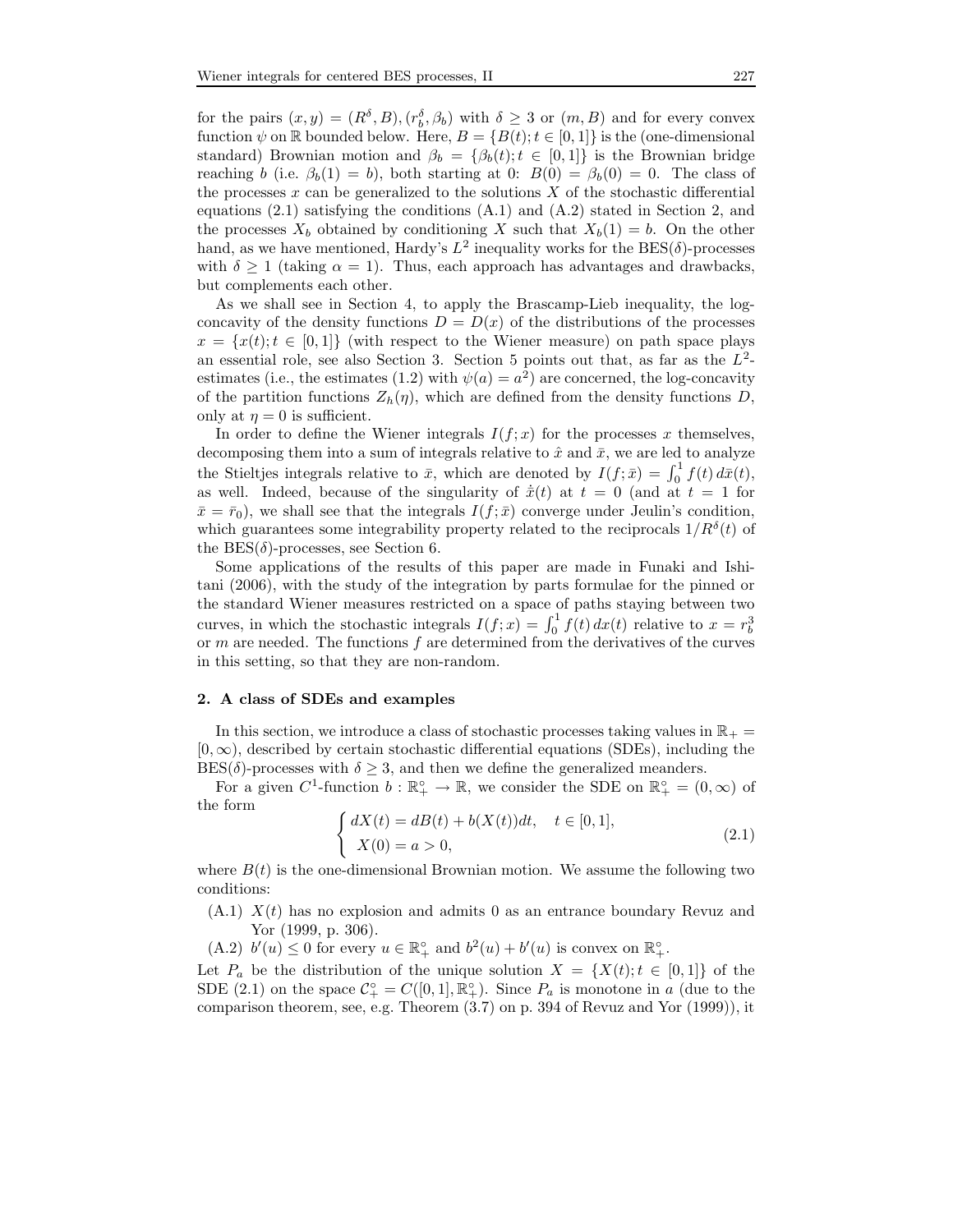has a weak limit  $P_0$  as  $a \downarrow 0$ , which is a distribution on the space  $C_+ = C([0, 1], \mathbb{R}_+).$ The condition (A.1) implies that,  $P_0$ -a.s.,  $x \in C_+$  starts at 0, but immediately leaves there and afterwards obeys the SDE (2.1) without coming back to 0. Namely, the point 0 is an entrance-not-exit boundary. It is well-known (see p.  $108$  of Itô and McKean (1965)) that this is equivalent to:

$$
-\int_{0+}^{1} s(u) m(du) < \infty \quad \text{and} \quad \lim_{v \downarrow 0} m((v, 1)) s(v) = -\infty,
$$

where

$$
s(u) = \int_1^u \exp\left(-\int_1^y 2b(z)dz\right)dy \quad \text{and} \quad m(du) = 2\exp\left(\int_1^u 2b(y)dy\right)du,
$$

for  $u \in \mathbb{R}_{+}^{\circ}$ . The condition (A.2) implies that both functions

$$
\varphi_1(u) = -\int_1^u b(y)dy
$$
 and  $\varphi_2(u) = \frac{1}{2}(b^2(u) + b'(u))$  (2.2)

are convex on  $\mathbb{R}^{\circ}_+$ .

**Example 2.1.** (1) (BES( $\delta$ )-processes) The drift is given by  $b(u) = (\delta - 1)/2u$  and (A.1) holds if  $\delta \geq 2$ , while (A.2) holds if  $\delta \geq 3$ . In fact, in this case, we have that  $\varphi_1(u) = -\frac{\delta - 1}{2} \log u$  and  $\varphi_2(u) = \frac{1}{8u^2} (\delta - 1)(\delta - 3)$  for  $u \in \mathbb{R}_+^{\circ}$ .

(2) (Norms of Ornstein-Uhlenbeck processes; Pitman and Yor (1982), Exercise (1.13) on p. 448 of Revuz and Yor (1999)) The drift is given by  $b(u) = (\delta - 1)/2u +$  $bu/2$ , for some  $b \in \mathbb{R}$ . The condition (A.2) holds if  $\delta \geq 3$  and  $b \leq 0$ . When  $b = 0$ , the (Euclidean) norm of the  $\delta$ -dimensional OU-process is the BES( $\delta$ )-process. (3) (BES( $\delta$ )-processes with naive drift; p. 104 of Yor (1984)) b(u) =  $(\delta - 1)/2u + C$ and (A.2) holds if  $\delta \geq 3$  and  $C \geq 0$ .

We next define the distribution  $M_a^{\delta',\delta}$  on  $\mathcal{C}_+$  of the generalized meander  $m^{\delta',\delta} =$  ${m^{\delta',\delta}(t)}$ ;  $t \in [0,1]$ ,  $0 < \delta' < \delta$ , starting at  $a \geq 0$  by

$$
dM_a^{\delta',\delta} = z_{a,\delta',\delta}^{-1} x(1)^{-\delta'} dP_a^{\delta},\tag{2.3}
$$

where  $P_a^{\delta}$  stands for the distribution of the BES( $\delta$ )-process starting at a and  $z_{a,\delta',\delta}$ is the normalizing constant. Such processes are introduced in (3.7) on p. 43 of Yor (1992) and, in fact,  $M_0^{\delta',\delta}$  is the distribution of the process  $x(t) = \{r(t)^2 + R(t)^2\}^{1/2}$ with the BES( $\delta'$ )-bridge  $r(t) = r_0^{\delta'}$  $\delta'(t)$  and the BES( $\delta - \delta'$ )-process  $R(t) = R^{\delta - \delta'}(t)$ . In particular,  $M_0^{1,3}$  is the distribution of the Brownian meander.

## 3. Girsanov's formula

For  $x \in \mathcal{C} = C([0,1], \mathbb{R})$  and  $\alpha \in \mathbb{R}$ , we denote  $\sigma_{\alpha} = \inf\{t \in [0,1]; x(t) = \alpha\}.$ We write  $\sigma_{\alpha} > 1$  if  $x(t) \neq \alpha$  for all  $t \in [0,1]$ . Let  $W_a$  be the Wiener measure on C starting at  $a \geq 0$  and recall that  $P_a$  is the distribution on  $\mathcal{C}_+$  of the solution X of the SDE (2.1).

**Lemma 3.1.** Assume  $(A.1)$  and  $a > 0$ . Then we have

$$
dP_a = \exp\left\{-\varphi_1(x(1)) + \varphi_1(a) - \int_0^1 \varphi_2(x(t)) dt\right\} 1_{\{\sigma_0 > 1\}} dW_a, \quad (3.1)
$$

where  $\varphi_1$  and  $\varphi_2$  are the functions defined by (2.2).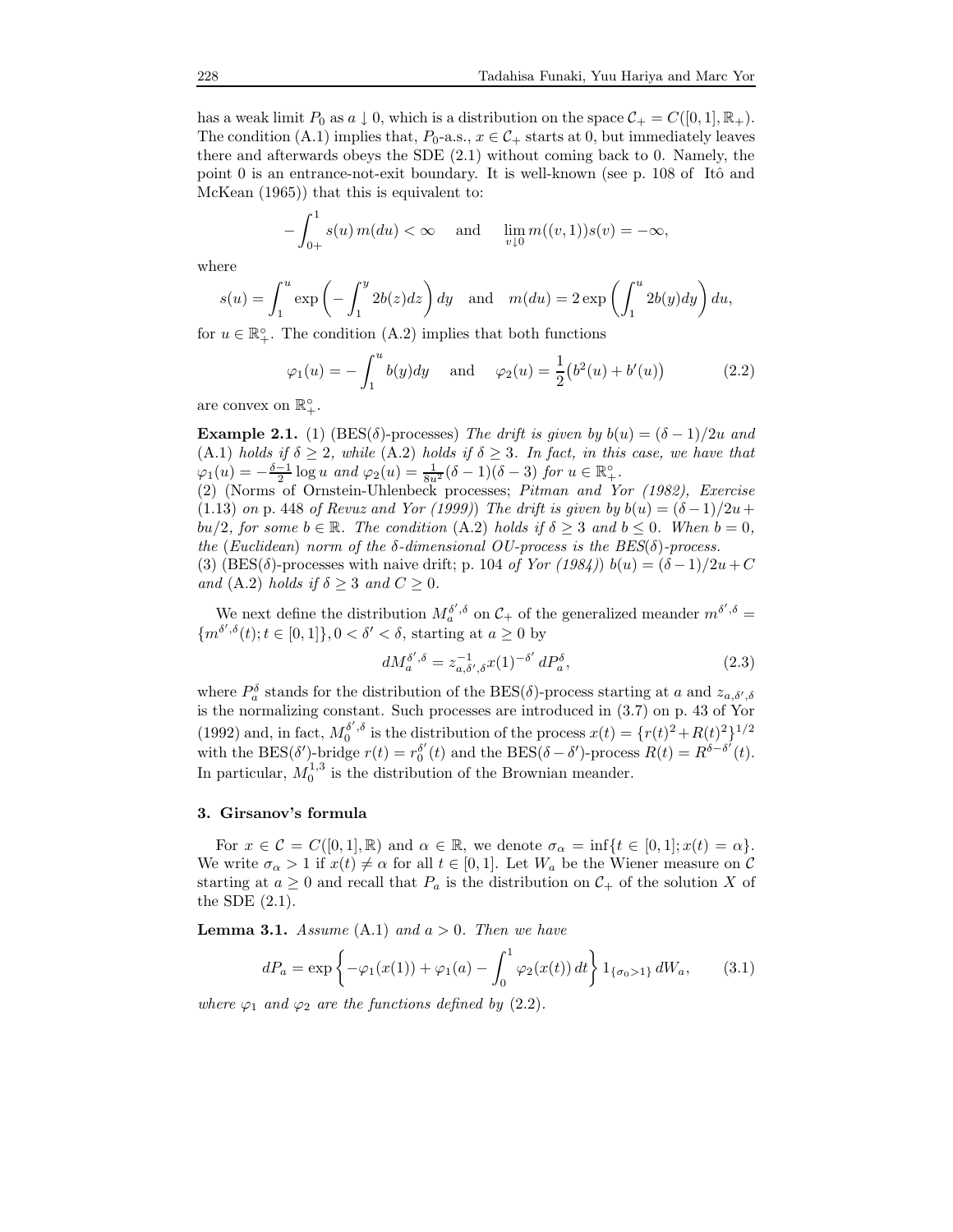**Remark 3.2.** (1) Note that  $\sigma_0 > 1$  implies  $\inf_{t \in [0,1]} x(t) > 0$  so that the functional  $F(x) = \varphi_1(x(1)) + \int_0^1 \varphi_2(x(t)) dt$  appearing inside the exponential in the formula (3.1) is well-defined on this event. Note also that the condition " $\sigma_0 > 1$ " may be replaced with " $\sigma_0 \geq 1$ " because the probability  $W_a(\sigma_0 = 1)$  is equal to 0. (2) (3.1) implies that  $E^{W_a}[e^{-F}, \sigma_0 > 1] = e^{-\varphi_1(a)}$ .

(3) For the distribution  $P_a^3$  of the BES(3)-process, (3.1) is equivalent to Imhof's relation, since  $dM_a^{1,3} = z^{-1}1_{\{\sigma_0 > 1\}} dW_a$  with  $z = W_a(\sigma_0 > 1)$  and  $\varphi_1(u) =$  $-\log u, \varphi_2(u) \equiv 0$  for  $P_a^3$ .

(4) Lemma 3.1 can be found as Exercise (1.22) on p.451 of Revuz and Yor (1999) for the  $BES(\delta)$ -processes, as (6.3) of Pitman and Yor (1982) for the (squares of) norms of OU-processes.

**Proof.** For every  $0 < \eta < \min\{a, a^{-1}\}\$ , choose  $\varphi_{1,\eta} \in C_b^2(\mathbb{R})$ , which coincides with  $\varphi_1$  on the interval  $[\eta, \eta^{-1}]$ , and define two functions  $\varphi_{2,\eta}$  and  $b_{\eta}$  on R, respectively, by  $\varphi_{2,\eta} = \left\{ (\varphi'_{1,\eta})^2 - \varphi''_{1,\eta} \right\} / 2$  and  $b_{\eta} = -\varphi'_{1,\eta}$  from  $\varphi_{1,\eta}$ . Note that  $\varphi_{2,\eta}$  and  $b_{\eta}$  coincide with  $\varphi_2$  and b on the interval  $[\eta, \eta^{-1}]$ , respectively. Let  $P_{a;\eta}$  be the distribution on  $C$  of the solution  $X = X_n$  of the SDE:

$$
dX(t)=dB(t)+b_{\eta}(X(t))\,dt,\quad t\in[0,1],
$$

starting at a:  $X(0) = a$ . Then, Girsanov's formula for  $P_{a;\eta}$  implies that

$$
dP_{a;\eta} = \exp\left\{-F_{\eta}(x) + \varphi_{1,\eta}(a)\right\} dW_a,
$$

where  $F_n$  is the functional F inside the exponential in (3.1) (see Remark 3.2-(1)) defined with  $\varphi_1$  and  $\varphi_2$  replaced by  $\varphi_{1,\eta}$  and  $\varphi_{2,\eta}$ , respectively.

On the event  $K_{\eta} = \{x \in \mathcal{C}; \min\{\sigma_{\eta}, \sigma_{\eta^{-1}}\} \ge 1\}$ , by the strong Markov property of x under  $P_a$ , we see that

$$
P_a(\cdot \cap K_\eta) = P_{a;\eta}(\cdot \cap K_\eta).
$$

Accordingly, for every  $\Phi \in C_b(\mathcal{C})$ , we have

$$
E^{P_a}[\Phi, K_\eta] = E^{W_a}[\Phi e^{-F + \varphi_1(a)}, K_\eta],
$$

because  $F_{\eta} = F$  on the event  $K_{\eta}$ . Letting  $\eta \downarrow 0$ , since  $K_{\eta} \nearrow \cup_{\lambda > 0} K_{\lambda} = {\sigma_0 > 1}$ and  $P_a(\sigma_0 > 1) = 1$  from the condition (A.1), we obtain (3.1).

Let  $P_{a,b}$  be the conditional probability of  $P_a$  under the condition that  $x(1) = b$ 0, and let  $W_{a,b}$  be the distribution of the Brownian bridge on C starting at a and reaching b. The following corollary for  $P_{a,b}$  immediately follows by conditioning  $P_a$ in  $(3.1)$  as  $x(1) = b$ .

**Corollary 3.3.** Assume  $(A.1)$  and  $a, b > 0$ . Then we have

$$
dP_{a,b} = Z_{a,b}^{-1} \exp\left\{-\int_0^1 \varphi_2(x(t)) dt\right\} 1_{\{\sigma_0 > 1\}} dW_{a,b},\tag{3.2}
$$

where  $Z_{a,b} = E^{W_{a,b}}[e^{-\int_0^1 \varphi_2(x(t)) dt}, \sigma_0 > 1]$  =  $e^{\varphi_1(b)-\varphi_1(a)}$  is the normalizing constant.

One can let  $b \downarrow 0$  and define  $P_{a,b}$  for all  $a, b \ge 0$  by noting the monotonicity due to the comparison result. In particular,  $P_{a,b}^{\delta}$  is the distribution of the BES( $\delta$ )-bridge starting at a and reaching b, obtained by conditioning the distribution  $P_a^{\delta}$  of the  $BES(\delta)$ -process with  $x(1) = b$ .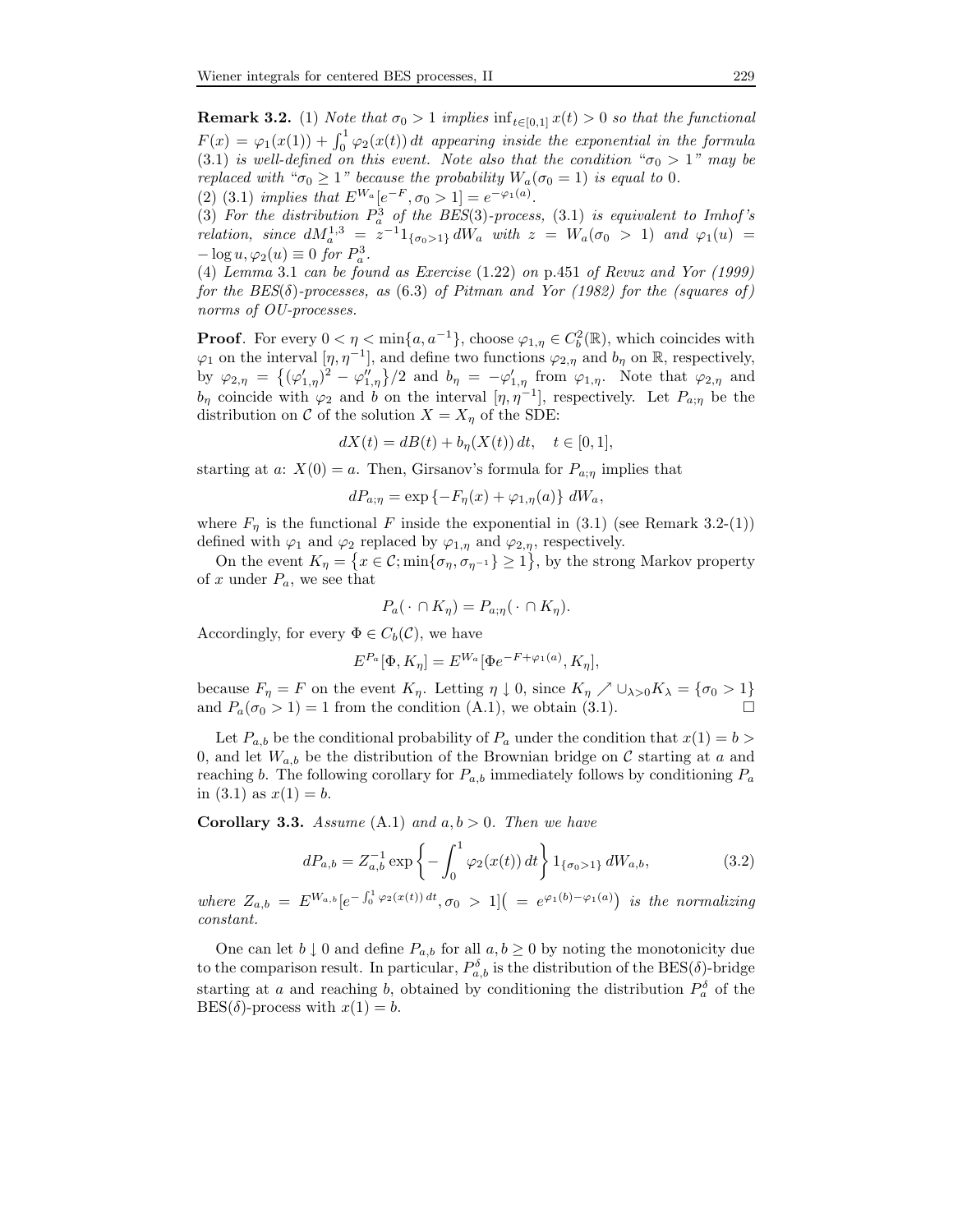## 4. Wiener integrals via Brascamp-Lieb inequality

Let S be the class of all step functions f on [0, 1], i.e.  $f(t) = \sum_{k=1}^{n} f_k 1_{[t_{k-1},t_k)}(t)$ with  $f_k \in \mathbb{R}, 1 \leq k \leq n, 0 = t_0 < t_1 < \cdots < t_n = 1$  and  $n = 1, 2, \ldots$  We define the stochastic integrals of such  $f$ 's relative to the centered process  $\hat{x}$  of x by

$$
I(f; \hat{x}) = \sum_{k=1}^{n} f_k(\hat{x}(t_k) - \hat{x}(t_{k-1})).
$$

The following proposition, which is valid for the solutions  $X$  of the SDE  $(2.1)$ satisfying the conditions (A.1) and (A.2), their conditioned processes  $X_b$  reaching  $b \ge 0$  and the generalized meanders  $m^{\delta',\delta}(t)$  with  $\delta \ge 3$  and  $0 < \delta' \le (\delta - 1)/2$ , is a consequence of the Brascamp-Lieb inequality. Recall the definitions of the processes B and  $\beta_b$  stated after (1.2).

**Proposition 4.1.** Let  $(x, y)$  be the pairs of processes  $(X, B), (X_b, \beta_b), b \geq 0$  or  $(m^{\delta^{\sigma},\delta}, B)$  with  $\delta \geq 3$  and  $0 < \delta' \leq (\delta - 1)/2$ . Then, the inequalities

$$
E[\psi(I(f; \hat{x}))] \le E[\psi(I(f; \hat{y}))],\tag{4.1}
$$

hold for every  $f \in S$  and every convex function  $\psi$  on  $\mathbb R$  bounded below.

For each  $f \in L^2([0,1])$ , one can find a sequence  $f_n \in \mathcal{S}, n = 1, 2, \ldots$  such that  $||f_n - f||_2 \to 0$  as  $n \to \infty$ , where  $||f||_2 = \left\{\int_0^1 f^2(t) dt\right\}^{1/2}$  stands for the usual norm of the space  $L^2([0,1])$ . We shall denote the corresponding inner product by  $\langle , \ \rangle_2$ . Since  $E[I(f; \hat{B})^2] = ||f||_2^2$  and  $E[I(f; \hat{\beta}_b)^2] = ||f||_2^2 - \langle f, 1 \rangle_2^2 \le ||f||_2^2$  for every  $f \in \mathcal{S}$ , (4.1) especially with  $\psi(a) = a^2$  shows that  $\{I(f_n; \hat{x})\}_n$  is a Cauchy sequence in  $L^2(P)$  for  $x = X, X_b$  or  $m^{\delta', \delta}$ . Thus one can define the stochastic integrals  $I(f; \hat{x})$  for every  $f \in L^2([0, 1])$  relative to the centered processes  $\hat{x}$  of such x's as the limits. Then, noting that (4.1) implies the uniform integrability of  ${\psi(I(f_n; \hat{x}))}_n$ (see Lemma 4.6 below), Proposition 4.1 can be extended to all  $f \in L^2([0,1])$ .

**Theorem 4.2.** The statement of Proposition 4.1 holds for all  $f \in L^2([0,1])$ .

In the following, we shall give the proof of Proposition 4.1. The idea lies in the fact that the distributions of the processes  $x$  admit log-concave Girsanov densities with respect to the Wiener measure or the pinned Wiener measure as long as they start at  $a > 0$  (and reach  $b > 0$ ), cf. Lemma 3.1 and Corollary 3.3.

The first task is to establish the polygonal approximations for  $P_a$ . Those for  $P_{a,b}$  are parallel and will be discussed later. Let  $\wp = \{0 = t_0 < t_1 < \cdots < t_n = 1\}$ be a finite partition of the interval [0, 1]. Let  $\pi_{\varphi} : C \to C$  be the polygonalization of  $x \in \mathcal{C}$  associated with  $\wp$ ; namely,  $\pi_{\wp} = \pi_{\wp,2} \circ \pi_{\wp,1}$  and  $\pi_{\wp,1} : \mathcal{C} \to \mathbb{R}^n$  is defined by  $\pi_{\wp,1}x \equiv ((\pi_{\wp,1}x)_k)_{k=1}^n = (x(t_k))_{k=1}^n$  for  $x \in \mathcal{C}$ , while  $\pi_{\wp,2} : \mathbb{R}^n \to \mathcal{C}$  and  $\pi_{\wp,2}x$ describes the polygon determined from  $\underline{x} = (x_k)_{k=1}^n \in \mathbb{R}^n$  supplemented by  $x_0 = a$ as

$$
(\pi_{\wp,2}\underline{x})(t) = \{(t - t_{k-1})x_k + (t_k - t)x_{k-1}\}/(t_k - t_{k-1}), \quad t \in [t_{k-1}, t_k], \quad (4.2)
$$

for  $1 \leq k \leq n$ . We define  $\mu_{a,\wp} \in \mathcal{P}(\mathbb{R}^n)$  for  $a > 0$  by

$$
d\mu_{a,\wp}(\underline{x}) = Z_{\wp}^{-1} \exp\left\{-F_{\wp}(\underline{x})\right\} 1_{\{\min_k x_k > 0\}} dW_a \circ \pi_{\wp,1}^{-1}(\underline{x}),\tag{4.3}
$$

with the normalizing constant  $Z_{\varphi} \equiv Z_{a,\varphi}$ , where

$$
F_{\wp}(\underline{x}) = \varphi_1(x_n) + \sum_{k=1}^n \varphi_2(x_k)(t_k - t_{k-1}), \quad \underline{x} = (x_k)_{k=1}^n \in (\mathbb{R}^{\circ})^n.
$$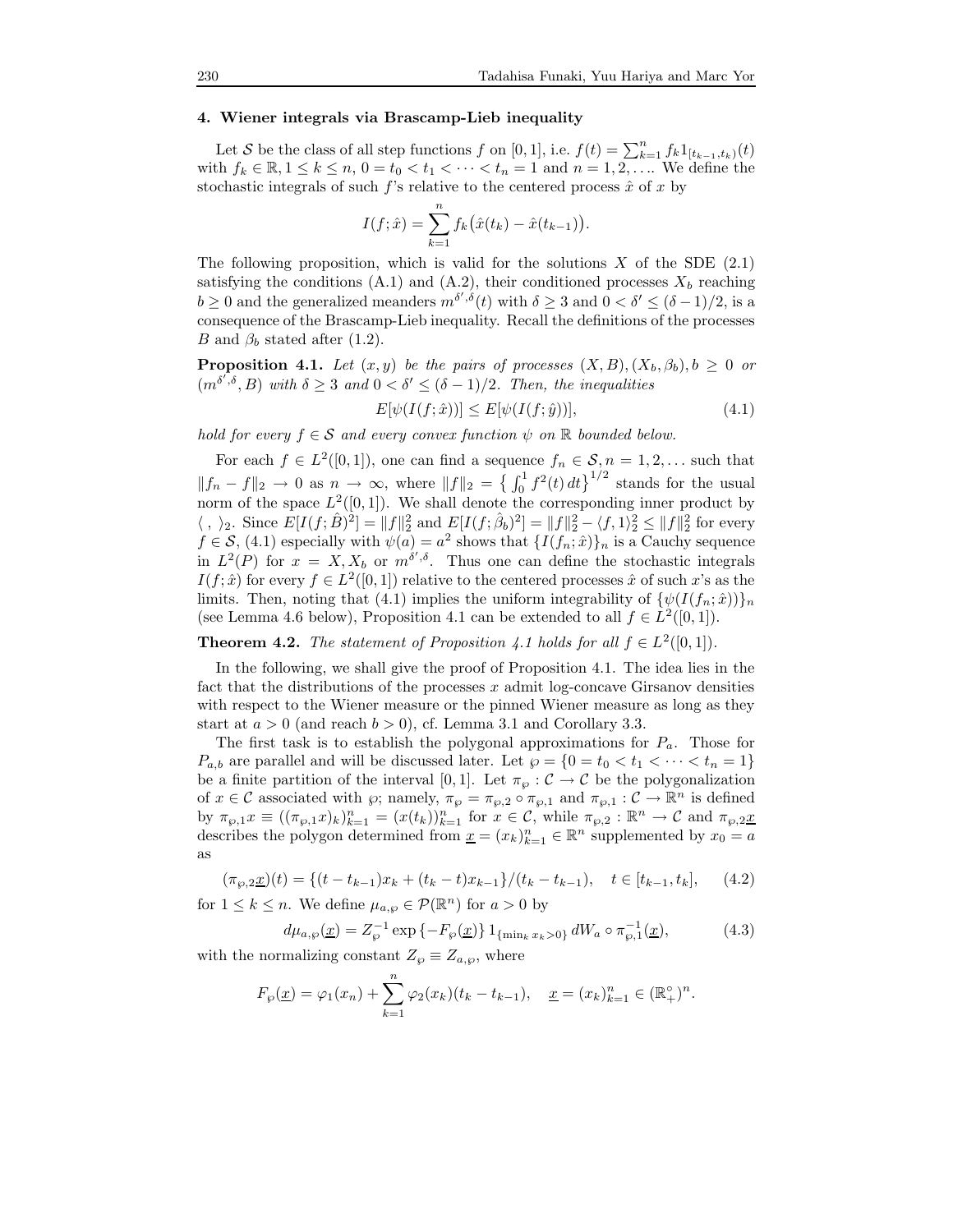We denote the family of all Borel probability measures on a topological space  $\mathcal E$  by  $\mathcal{P}(\mathcal{E})$ .

**Lemma 4.3.** If  $a > 0$ ,  $\mu_{a,\wp} \circ \pi_{\wp,2}^{-1}$  weakly converges to  $P_a$  on  $\mathcal{C}_+$  as

$$
|\wp| = \max_{1 \le k \le n} (t_k - t_{k-1}) \to 0.
$$

**Proof.** Let us consider  $\tilde{P}_{a,\wp} \in \mathcal{P}(\mathcal{C})$  defined by

$$
d\tilde{P}_{a,\wp}(x) = \tilde{Z}_{\wp}^{-1} \exp \{-F_{\wp}(\pi_{\wp,1}x)\} 1_{\{\sigma_0 > 1\}} dW_a(x),
$$

with the normalizing constant  $\tilde{Z}_{\wp}$ . Then,  $\tilde{P}_{a,\wp}$  weakly converges to  $P_a$  as  $|\wp| \to 0$ . To this end, we first prove the convergence of the normalizing factor by decomposing it as follows for sufficiently small  $\eta > 0$ :

$$
\begin{split} \tilde{Z}_{\wp} &= E^{W_a}[e^{-F_{\wp}(\pi_{\wp,1}x)}, \sigma_0 > 1] \\ &= E^{W_a}[e^{-F_{\wp}(\pi_{\wp,1}x)}, K_{\eta}] + E^{W_a}[e^{-F_{\wp}(\pi_{\wp,1}x)}, \{\sigma_0 > 1\} \cap K_{\eta}^c] \\ &=: \tilde{Z}_{\wp,1,\eta} + \tilde{Z}_{\wp,2,\eta}. \end{split}
$$

Since  $\varphi_1$  and  $\varphi_2$  are convex functions on  $\mathbb{R}^{\circ}_+$ ,  $\varphi_1(u)$ ,  $\varphi_2(u) \geq -C_1u - C_2$  for some  $C_1, C_2 > 0$ . In particular,  $-F_{\varphi}(\underline{x})$  is at most linearly growing in <u>x</u> and we have that  $\sup_{\wp} E^{W_a}[e^{-pF_{\wp}(\pi_{\wp,1}x)}] < \infty$  for all  $p > 1$ . This implies that

$$
\tilde{Z}_{\wp,2,\eta} \le E^{W_a} [e^{-pF_{\wp}(\pi_{\wp,1}x)}]^{1/p} W_a(\{\sigma_0 > 1\} \cap K^c_{\eta})^{1/q} \longrightarrow 0
$$

as  $\eta \downarrow 0$  uniformly in  $\wp$ , where  $1/p + 1/q = 1$ . On the other hand, for arbitrarily fixed  $\eta > 0$ , since  $F_{\wp}(\pi_{\wp,1}x) \to F(x)$  as  $|\wp| \to 0$  for every  $x \in K_{\eta}$ , we have that

$$
\lim_{|\wp| \to 0} \tilde{Z}_{\wp,1,\eta} = E^{W_a}[e^{-F}, K_{\eta}].
$$

We thus obtain that

$$
\lim_{|\wp| \to 0} \tilde{Z}_{\wp} = Z_a \ \big( = E^{W_a}[e^{-F}, \sigma_0 > 1] = e^{-\varphi_1(a)} \big).
$$

It is now easy to see, for each  $\Phi \in C_b(\mathcal{C})$ , that as  $|\wp| \to 0$ 

$$
E^{\tilde{P}_{a,\wp}}[\Phi] = \tilde{Z}_{\wp}^{-1} E^{W_a}[\Phi e^{-F_{\wp}(\pi_{\wp,1}x)}, \sigma_0 > 1] \\
\to Z_a^{-1} E^{W_a}[\Phi e^{-F(x)}, \sigma_0 > 1] = E^{P_a}[\Phi]
$$

by Lemma 3.1. This shows the weak convergence of  $\tilde{P}_{a,\wp}$  to  $P_a$  as  $|\wp| \to 0$ .

To establish the weak convergence of  $\mu_{a,\wp} \circ \pi_{\wp,2}^{-1}$  to  $P_a$ , we see that

$$
E^{\mu_{a,\wp}\circ\pi_{\wp,2}^{-1}}[\Phi] = Z_{\wp}^{-1} E^{W_a}[\Phi(\pi_{\wp}x)e^{-F_{\wp}(\pi_{\wp,1}x)}, \min_k(\pi_{\wp,1}x)_k > 0].
$$

However, since

$$
\lim_{|\wp| \to 0} W_a \left( \min_k (\pi_{\wp,1} x)_k > 0 \right) = W_a(\sigma_0 > 1), \tag{4.4}
$$

we have for  $\Phi \in C_b(\mathcal{C})$  that

$$
\lim_{|\wp|=0} \left| E^{W_a} [\Phi(\pi_{\wp} x) e^{-F_{\wp}(\pi_{\wp,1} x)}, \min_k (\pi_{\wp,1} x)_k > 0] - E^{W_a} [\Phi(x) e^{-F_{\wp}(\pi_{\wp,1} x)}, \sigma_0 > 1] \right| = 0.
$$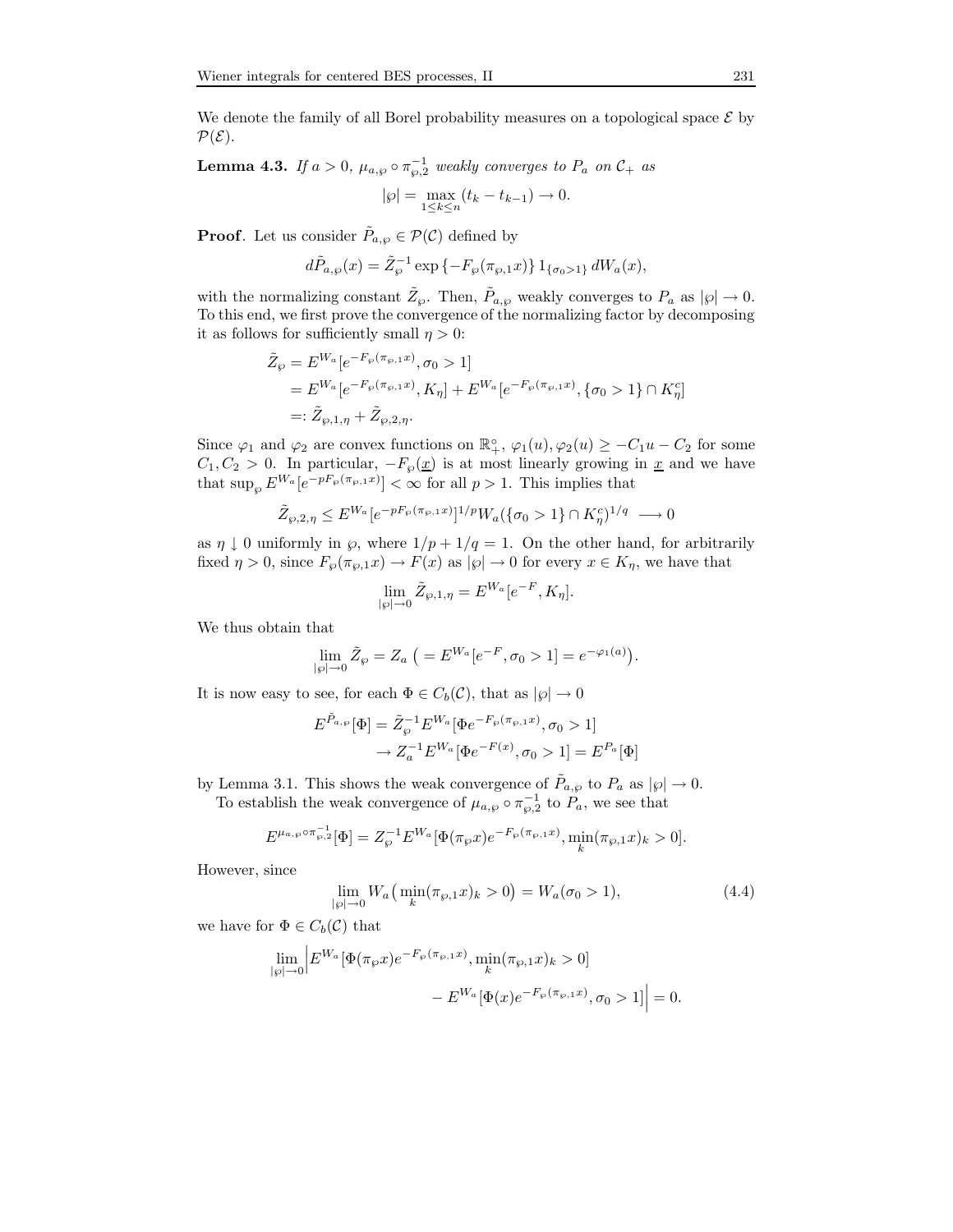This with  $\Phi \equiv 1$ , in particular, shows that  $|Z_{\wp} - \tilde{Z}_{\wp}| \to 0$  and accordingly  $Z_{\wp} \to Z_a$ as  $|\wp| \to 0$ . We therefore obtain:

$$
\lim_{|\varphi| \to 0} \left| E^{\mu_{a,\varphi} \circ \pi_{\varphi,2}^{-1}}[\Phi] - E^{\tilde{P}_{a,\varphi}}[\Phi] \right| = 0,
$$

and this completes the proof of the lemma. To see (4.4), we may only prove

$$
\limsup_{|\varphi| \to 0} W_a\left(\min_k(\pi_{\varphi,1}x)_k > 0\right) \le W_a(\sigma_{-\eta} > 1),
$$

for every  $\eta > 0$ . This follows from the estimate (see Varadhan (1984)):

$$
W_a(||x - \pi_{\wp}x||_{\infty} \ge \eta) \le \exp\{-C\eta^2/|\wp|\}
$$

with some  $C > 0$ .

The probability measure  $\mu_{a,\wp}$  defined by (4.3) is supported on  $(\mathbb{R}^{\circ}_{+})^n$  and its log-density function  $-F_{\wp}(\underline{x})$  has a singularity at the boundary. We extend it on  $\mathbb{R}^n$  by introducing penalized convex potentials. Namely, for  $\epsilon > 0$ , let  $\varphi_{1,\epsilon}$  and  $\varphi_{2,\epsilon}$ be convex functions on R, which coincide with  $\varphi_1$  and  $\varphi_2$  on the interval  $[\epsilon, \infty)$ , respectively, and satisfy that  $\lim_{\epsilon \downarrow 0} \varphi_{i,\epsilon}(u) = \infty$  for all  $u \leq 0$  and  $i = 1, 2$ ; recall that  $\varphi_1$  and  $\varphi_2$  are both convex on  $\mathbb{R}^{\circ}_+$ . With these extended potentials, we define  $\mu_{a,\wp,\epsilon} \in \mathcal{P}(\mathbb{R}^n)$  as

$$
d\mu_{a,\wp,\epsilon}(\underline{x}) = Z_{\wp,\epsilon}^{-1} \exp\left\{-F_{\wp,\epsilon}(\underline{x})\right\} dW_a \circ \pi_{\wp,1}^{-1}(\underline{x}),\tag{4.5}
$$

where  $Z_{\varphi,\epsilon}$  is the normalizing constant and  $F_{\varphi,\epsilon}$  is the function  $F_{\varphi}$  with  $(\varphi_1,\varphi_2)$ replaced by  $(\varphi_{1,\epsilon}, \varphi_{2,\epsilon}).$ 

**Lemma 4.4.** If  $a > 0$ ,  $\mu_{a,\wp,\epsilon}$  weakly converges to  $\mu_{a,\wp}$  on  $\mathbb{R}^n$  as  $\epsilon \downarrow 0$ .

**Proof.** We have  $\lim_{\epsilon \downarrow 0} F_{\varphi,\epsilon}(\underline{x}) = F_{\varphi}(\underline{x})$  for  $\underline{x} \in (\mathbb{R}^{\circ}_{+})^{n}$  and  $= \infty$  for  $\underline{x} \in \mathbb{R}^{n} \setminus (\mathbb{R}^{\circ}_{+})^{n}$ , so that the proof is obvious.

We are now in a position to state the Brascamp-Lieb inequality on a finitedimensional Euclidean space  $\mathbb{R}^n$ . Let A be an  $n \times n$  positive-definite symmetric matrix and let  $\nu \in \mathcal{P}(\mathbb{R}^n)$  be the Gaussian measure with mean 0 and covariance matrix  $A^{-1}$ . Assume that  $\mu \in \mathcal{P}(\mathbb{R}^n)$  is given and it is absolutely continuous with respect to  $\nu$  with a log-concave Radon-Nikodym derivative  $d\mu/d\nu$ ; namely, − log  $d\mu/d\nu$  is a convex function on  $\mathbb{R}^n$ . Then the celebrated Brascamp-Lieb inequality, in the form due to Caffarelli (2002), is formulated as follows; see also (1.2) in Giacomin (2003).

**Lemma 4.5.** For every  $v \in \mathbb{R}^n$  and every convex function  $\psi$  on  $\mathbb{R}$  bounded below, we have

$$
E^{\mu} \big[ \psi \big( v \cdot \underline{x} - E^{\mu} [v \cdot \underline{x}] \big) \big] \leq E^{\nu} \big[ \psi \big( v \cdot \underline{y} \big) \big],
$$

where the random variables  $\underline{x}$  and y are distributed as  $\mu$  and  $\nu$ , respectively, and  $v \cdot \underline{x} = \sum_{k=1}^{n} v_k x_k$  denotes the inner product of  $v = (v_k)_{k=1}^{n}$  and  $\underline{x} = (x_k)_{k=1}^{n}$  in  $\mathbb{R}^n$ .

In order to pass to the limit (as  $\epsilon \downarrow 0$ ,  $|\varphi| \rightarrow 0$  or  $a \downarrow 0$ ) after applying Lemma 4.5, we prepare the following lemma, which guarantees the uniform integrability.

**Lemma 4.6.** Let  $\nu \in \mathcal{P}(\mathbb{R})$  be given. Then, for every non-negative convex function  $\psi$  on  $\mathbb R$  such that  $\int_{\mathbb R} \psi(a) d\nu(a) < \infty$ , one can find another non-negative convex function  $\tilde{\psi}$  on  $\mathbb R$  satisfying  $\int_{\mathbb R} \tilde{\psi}(a) d\nu(a) < \infty$  and  $\lim_{|a| \to \infty} \tilde{\psi}(a) / \psi(a) = \infty$ .

$$
\Box
$$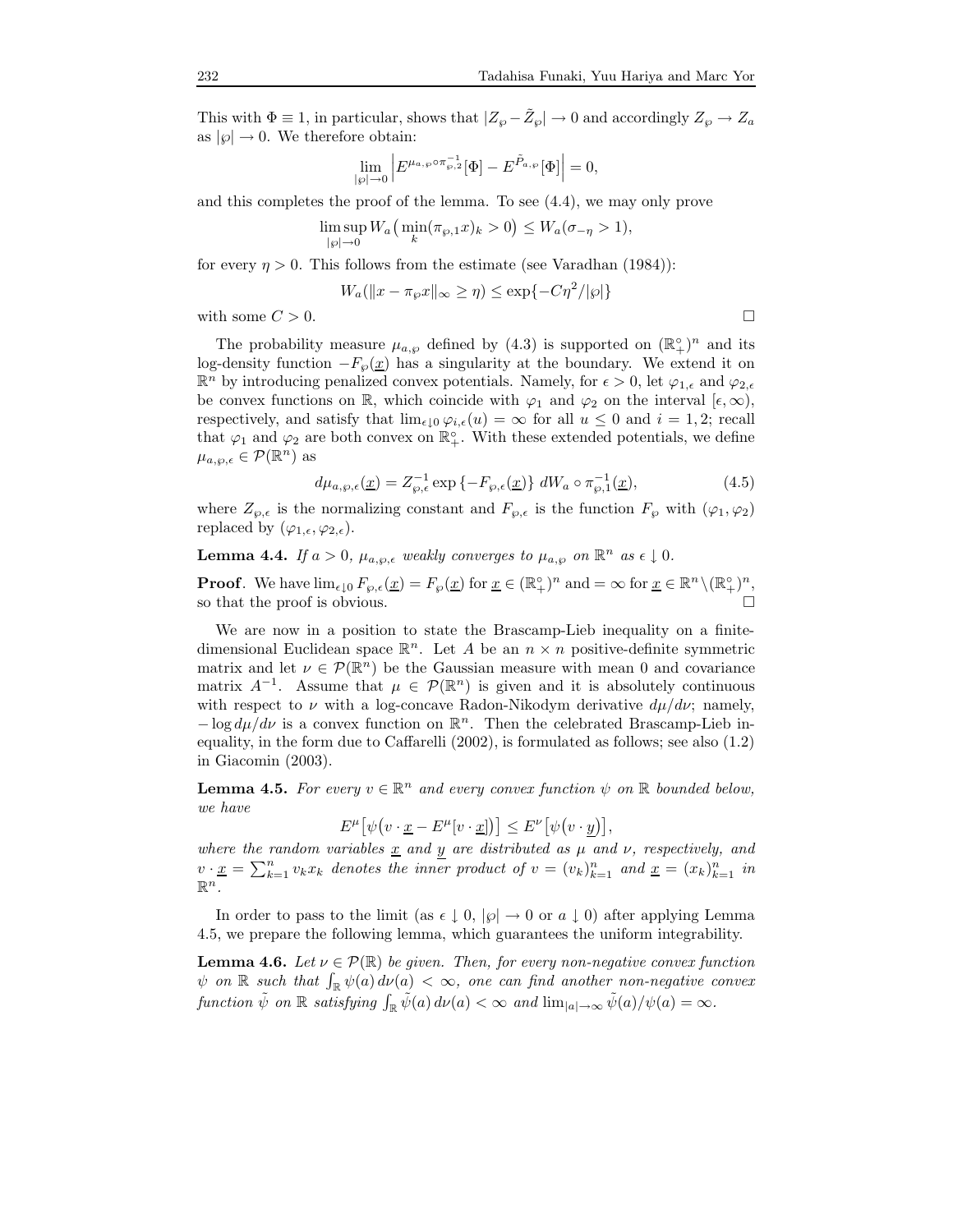Proof. Apply Theorem 22 on page 24-II in Dellacherie and Meyer (1978) with  $\mathcal{H} = \{\psi\}$  and  $\mathcal{L}^1 = L^1(\nu)$ , noting that the function G appearing there is convex, increasing and non-negative. We may take  $\psi(a) = G(\psi(a))$ .

After these preparations, we are now ready to complete the proof of Proposition 4.1.

*Proof of Proposition 4.1 for the pair*  $(X, B)$ : Since  $F_{\varphi,\epsilon}(\underline{x})$  is a convex function on  $\mathbb{R}^n$ , for the pair  $(\mu, \nu) = \mu_{a, \wp, \epsilon}, W_a \circ \pi_{\wp, 1}^{-1}$  shifted by a", one can apply Lemma 4.5 and get

$$
E^{\mu_{a,\wp,\epsilon}}\left[\psi(v \cdot \hat{\underline{x}})\right] \le E^{W_a \circ \pi_{\wp,1}^{-1}}\left[\psi(v \cdot \hat{\underline{y}})\right],\tag{4.6}
$$

for every  $v \in \mathbb{R}^n$  and convex function  $\psi$  on  $\mathbb R$  bounded below, where  $\underline{\hat{x}}$  and  $\underline{\hat{y}}$  indicate the centered random variables of x and y, respectively. We let  $\epsilon \downarrow 0$  in (4.6). In fact, since Lemma 4.6 taking  $\nu$  as the distribution of  $v \cdot \hat{y}$  under  $W_a \circ \pi_{\wp,1}^{-1}$  and  $(4.6)$ with  $\psi$  (determined from  $\psi \vee 0$ ) instead of  $\psi$  imply the uniform integrability of  $\psi(v \cdot \hat{\underline{x}})$  under the family  $\{\mu_{a,\varphi,\epsilon}\}_{{\epsilon} > 0}$ , one can let  $\epsilon \downarrow 0$  and Lemma 4.4 shows that

$$
E^{\mu_{a,\wp}}\left[\psi(v \cdot \hat{\underline{x}})\right] \le E^{W_a \circ \pi_{\wp,1}^{-1}}\left[\psi(v \cdot \hat{\underline{y}})\right].\tag{4.7}
$$

This further implies

$$
E^{\mu_{a,\wp}\circ\pi_{\wp,\cdot}^{-1}}\big[\psi\big(I(f;\hat{x})\big)\big] \le E^{W_a}\big[\psi\big(I(f;\hat{x})\big)\big],\tag{4.8}
$$

if the division points  $\wp_f = {\{\bar{t}_k\}}_{k=1}^{\bar{n}}$  of the step function  $f \in \mathcal{S}$  are contained in the partition  $\wp$ . For each  $f \in \mathcal{S}$ , we let  $|\wp| \to 0$  in (4.8) in such a way that  $\wp_f \subset \wp$  and then obtain from Lemmas 4.3 and 4.6 that

$$
E^{P_a}\left[\psi\big(I(f;\hat{x})\big)\right] \le E^{W_a}\left[\psi\big(I(f;\hat{x})\big)\right] = E^{W_0}\left[\psi\big(I(f;\hat{x})\big)\right].\tag{4.9}
$$

This proves (4.1) for the pair  $(X, B)$  finally by letting  $a \downarrow 0$ , since  $P_a$  weakly converges to  $P_a$ converges to  $P_0$ .

*Proof of Proposition 4.1 for the pair*  $(X_b, \beta_b)$ : First, we introduce the polygonal approximations for  $P_{a,b}$ , and this can be carried out simultaneously for  $P_a$ . Indeed, for a finite partition  $\wp = \{t_k\}_{k=0}^n$  of [0, 1], we consider the polygonalization  $\tilde{\pi}_{\wp} =$  $\tilde{\pi}_{\wp,2} \circ \tilde{\pi}_{\wp,1} : C \to C$ , where  $\tilde{\pi}_{\wp,1} : C \to \mathbb{R}^{n-1}$  is defined by  $\tilde{\pi}_{\wp,1} x = (x(t_k))_{k=1}^{n-1}$ while  $\tilde{\pi}_{\wp,2} : \mathbb{R}^{n-1} \to \mathcal{C}$  is the map which associates the polygon determined in (4.2) with  $\underline{x} = (x_k)_{k=1}^{n-1} \in \mathbb{R}^{n-1}$  supplemented by  $x_0 = a$  and  $x_n = b$ . We define  $\mu_{a,b,\wp} \in \mathcal{P}(\mathbb{R}^{n-1})$  for  $a, b > 0$  by

$$
d\mu_{a,b,\wp}(\underline{x}) = Z_{a,b,\wp}^{-1} \exp \left\{ -G_{\wp}(\underline{x}) \right\} 1_{\{\min_k x_k > 0\}} dW_{a,b} \circ \tilde{\pi}_{\wp,1}^{-1}(\underline{x}),
$$

with the normalizing constant  $Z_{a,b,\wp}$ , where

$$
G_{\wp}(\underline{x}) = \sum_{k=1}^{n-1} \varphi_2(x_k)(t_k - t_{k-1}), \quad \underline{x} = (x_k)_{k=1}^{n-1} \in (\mathbb{R}^{\circ})^{n-1}.
$$

Then, if  $a, b > 0$ , one can prove similarly to Lemma 4.3 that  $\mu_{a,b,\wp} \circ \tilde{\pi}_{\wp,2}^{-1}$  weakly converges to  $P_{a,b}$  on  $\mathcal{C}_+$  as  $|\wp| \to 0$ ; note that (4.4) holds for  $W_{a,b}$  in place of  $W_a$ .

The penalized measure  $\mu_{a,b,\wp,\epsilon}$  of  $\mu_{a,b,\wp}$  is introduced as in (4.5) with  $G_{\wp,\epsilon}$ , naturally defined from  $G_{\wp}$ , instead of  $F_{\wp,\epsilon}$ . Thus, since  $\varphi_2$  is convex on  $\mathbb{R}^{\circ}_+$ , letting  $\epsilon \downarrow 0$  and then  $|\wp| \to 0$ , we obtain the Brascamp-Lieb inequality for the pair  $(P_{a,b}, W_{a,b})$ :

$$
E^{P_{a,b}}\big[\psi\big(I(f;\hat{x})\big)\big] \leq E^{W_{a,b}}\big[\psi\big(I(f;\hat{x})\big)\big].
$$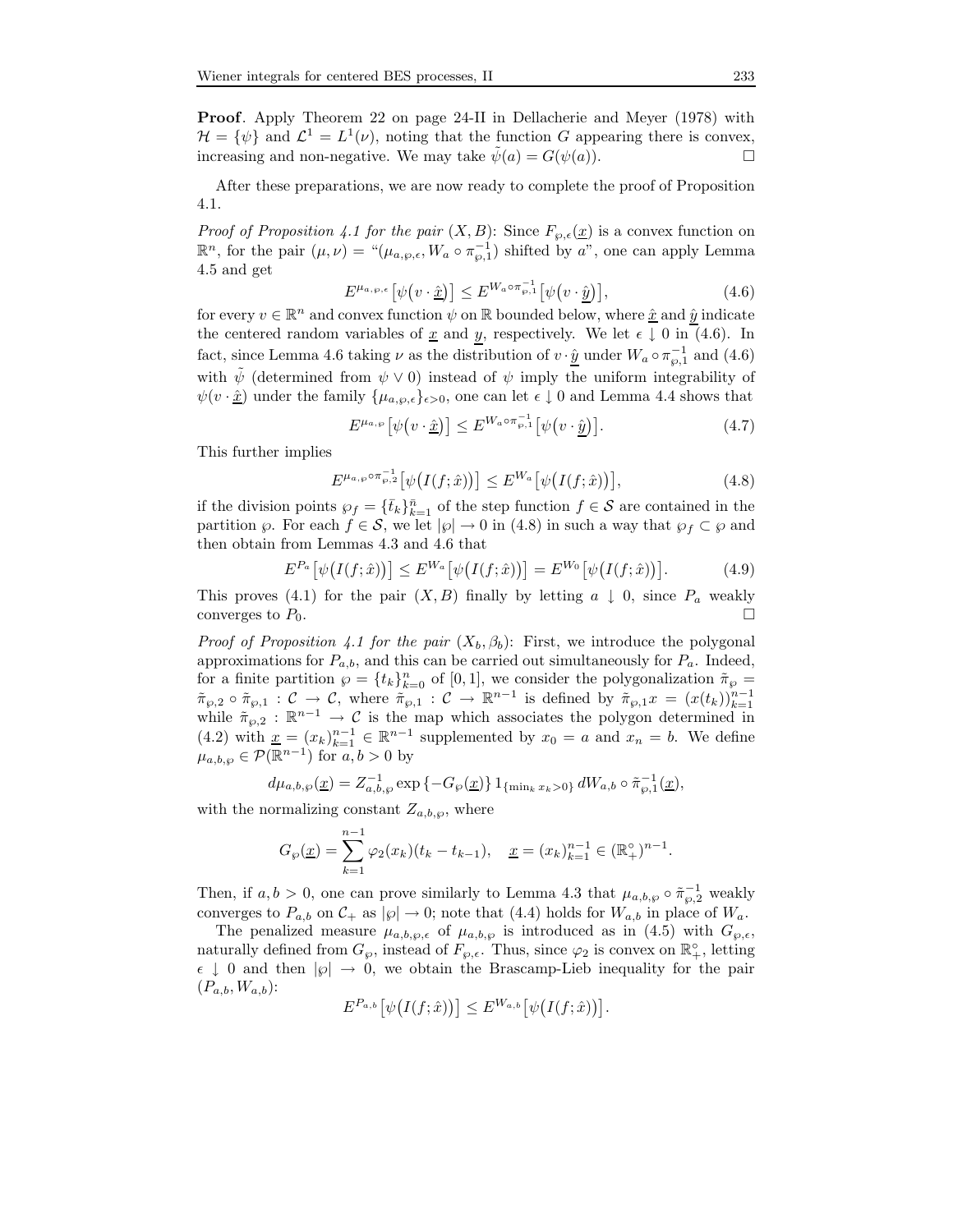Letting  $a \downarrow 0$  and  $b \downarrow 0$  (when we discuss  $X_0$ ), this shows (4.1) for the pair  $(X_b, \beta_b)$ .  $\Box$ 

*Proof of Proposition 4.1 for the pair*  $(m^{\delta', \delta}, B)$ : From (2.3) and (3.1), if  $a > 0$ , we have

$$
dM_{a}^{\delta',\delta}=z_{a,\delta',\delta}^{-1}\exp\left\{-\left(\delta'\log x(1)+F^\delta(x)\right)+\varphi_1^\delta(a)\right\}1_{\{\sigma_0>1\}}dW_a,
$$

with  $F^{\delta}$  determined by  $(\varphi_1, \varphi_2) = (\varphi_1^{\delta}, \varphi_2^{\delta})$ , the functions given in Example 2.1-(1). In other words, comparing to the distribution  $P_a^{\delta}$  of the BES( $\delta$ )-process,  $\varphi_1^{\delta}(u)$  is replaced by  $\varphi_1^{\delta}(u) + \delta' \log u$ , which is still convex if  $(\delta - 1)/2 \ge \delta'$ . The rest of the proof is completely the same as that for the pair  $(X, B)$  under the condition that  $\delta \geq 3$  and  $0 < \delta' \leq (\delta - 1)/2$ .  $\sqrt{2} \le (\delta - 1)/2.$ 

We conclude this section with a comparison between the results obtained in this paper and our previous one Funaki, Hariya and Yor (2006). Theorem 4.2, especially, (4.1) with  $\psi(a) = a^2$  implies the L<sup>2</sup>-estimate:

$$
E[I(f; \hat{x})^2] \le ||f||_2^2 \tag{4.10}
$$

for the Wiener integrals  $I(f; \hat{x})$  of  $f \in L^2([0, 1])$  relative to the centered processes  $\hat{x}$  of  $x = X$  and  $m^{\delta'}, \delta$  with  $\delta \geq 3$  and  $0 < \delta' \leq (\delta - 1)/2$ . The right hand side of (4.10) is refined as  $||f||_2^2 - \langle f, 1 \rangle_2^2$  when  $x = X_b$  as we have noticed after Proposition 4.1. Note that the (implicit) constant K in front of  $||f||_2^2$  on the right hand side can be taken as  $K = 1$ , which is optimal. The estimate (4.10) implies the nonnegativity of the quadratic forms  $J(f, f) = ||f||_2^2 - E[I(f; \hat{x})^2]$  when  $x = X$  and  $m^{\delta',\delta}$ , or  $J(f, f) = ||f||_2^2 - \langle f, 1 \rangle_2^2 - E[I(f, \hat{x})^2]$  when  $x = X_b$ . Direct proofs of the non-negativity  $J(f, f) \geq 0$  for  $R^{\delta}$  and  $r_0^{\delta}$  are given in the first part Funaki, Hariya and Yor (2006) based on some explicit computations for the covariances of  $BES(\delta)$ processes and BES( $\delta$ )-bridges with  $\delta \geq 1$ . This covers a wider range of  $\delta$  than those treatable by means of Theorem 4.2 as far as the  $L^2$ -estimates are concerned. The next section discusses this difference based on the Cameron-Martin formula.

One of the advantages of the Brascamp-Lieb inequality is that it yields a wide variety of accurate estimates. One can actually take  $\psi(a) = a^2$ ,  $|a|^p$ ,  $e^a$ ,  $e^{\epsilon a^2}$  for  $p \geq 1$  and small  $\epsilon > 0$  and others, see Funaki and Spohn (1997); Deuschel, Giacomin and Ioffe (2000) for some applications. For instance, the choice of  $\psi(a) = e^a$ provides:

$$
E\left[e^{I(f;\hat{x})}\right] \le e^{\|f\|_2^2/2} \tag{4.11}
$$

for  $x = X, m^{\delta', \delta}$  (and also for  $X_b$ ). The methods developed in Funaki, Hariya and Yor (2006) would require further efforts to derive such kind of estimates.

# 5. L 2 -estimates via Cameron-Martin formula

This section shows that, in order to derive the  $L^2$ -estimates (4.10), it suffices to require the log-concavity of the partition functions  $Z_h(\eta)$  defined by (5.1) at  $\eta = 0$ , and not necessarily for every  $\eta \in \mathbb{R}$ . As we shall see, the latter condition follows from the log-concavity of the density function  $D(x)$  in  $x \in \mathcal{C}$ , which ensures that the Brascamp-Lieb inequality holds. We shall also give an expression for the quadratic form  $J(f, f)$  in the present setting, see Proposition 5.4.

Recall that  $W(\equiv W_a$  for some  $a \in \mathbb{R}$ ) denotes the Wiener measure on C. For a non-negative bounded function  $D(x)$ ,  $x \in \mathcal{C}$  such that  $E^W[D(x)] = 1$ , we define a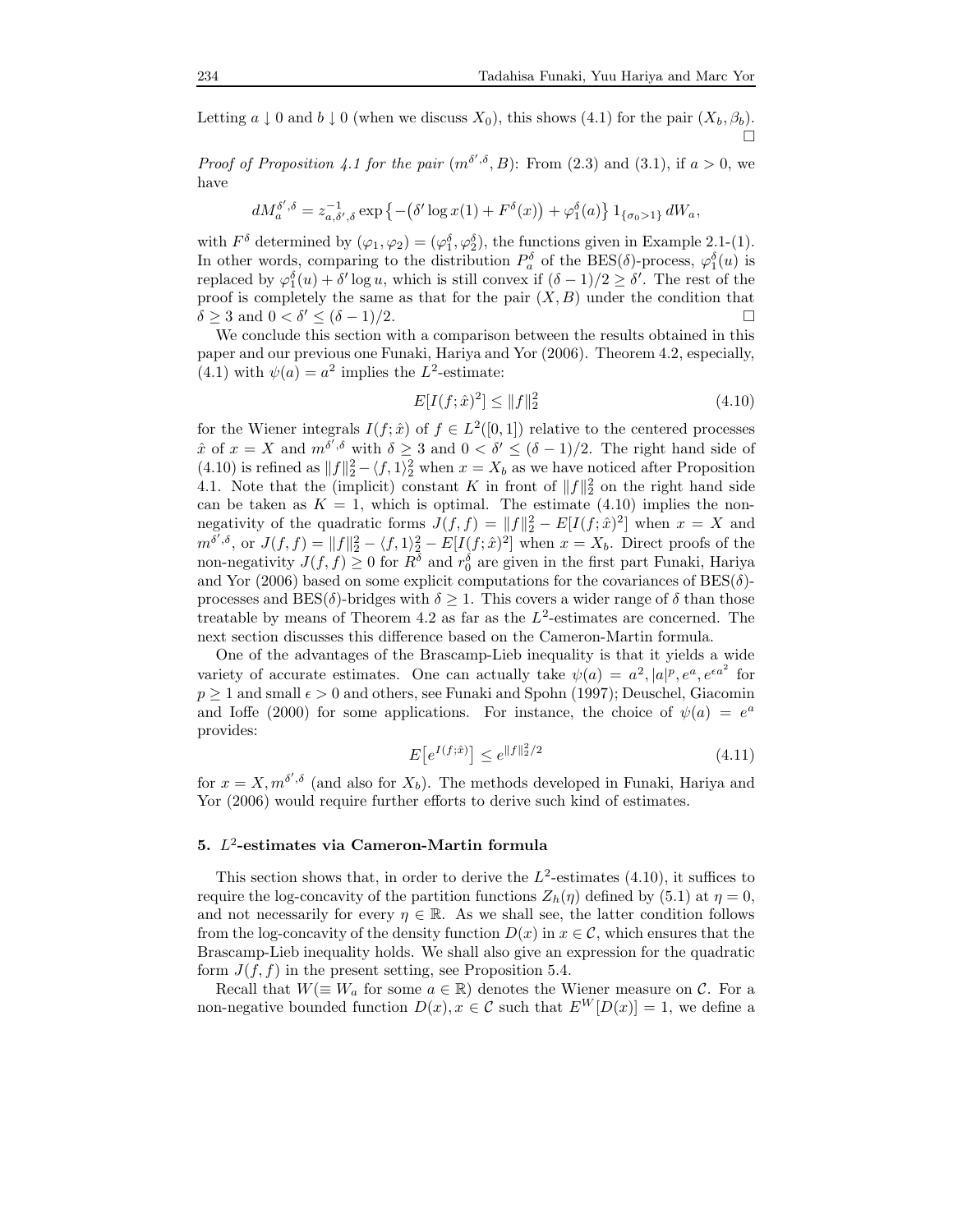new probability measure  $P$  on  $\mathcal C$  by

$$
dP(x) = D(x) dW(x).
$$

For  $f \in L^2([0,1])$ , we set  $h(t) \equiv h_f(t) := \int_0^t f(u) du$ . Then, clearly, h belongs to H, the Cameron-Martin subspace of  $C$ :

$$
H = \{k \in \mathcal{C}; k(0) = 0, \ k \text{ is absolutely continuous}, \ ||k||_H^2 := \int_0^1 \dot{k}(t)^2 dt < \infty\}.
$$

Note that, by definition:

$$
[h](x) = \int_0^1 f(t) dx(t),
$$

with  $f = \dot{h}$ , where [·] denotes the Wiener integral.

For  $\eta \in \mathbb{R}$ , we define the partition functions  $Z_h(\eta) \equiv Z_h^D(\eta)$  by

$$
Z_h(\eta) = E^W[D(x + \eta h)].\tag{5.1}
$$

The purpose of this section is to point out the following proposition.

Proposition 5.1. The following identity holds:

$$
E^{P}[[h](x)^{2}] - E^{P}[[h](x)]^{2} = ||h||_{H}^{2} + Z_{h}''(0) - Z_{h}'(0)^{2},
$$
\n(5.2)

that is,

$$
E^{P}[I(f; \hat{x})^{2}] = ||f||_{2}^{2} + \frac{d^{2}}{d\eta^{2}}\log Z_{h}(\eta)\Big|_{\eta=0}
$$

In particular, if

 $Z_h$  is log-concave in a neighborhood of  $\eta = 0$ , (5.3)

then we have

$$
E^{P}[I(f; \hat{x})^{2}] \le ||f||_{2}^{2}.
$$
\n(5.4)

.

Proof. By the Cameron-Martin relation,

$$
Z_h(\eta) = E^W \left[ D(x) \exp \left( \eta[h](x) - \frac{1}{2} \eta^2 ||h||_H^2 \right) \right].
$$

Differentiating both sides and taking  $\eta = 0$ , we get  $Z'_{h}(0) = E^{W}[[h](x)D(x)]$ , hence from the definition of  $P$ ,

$$
Z'_{h}(0) = E^{P}[[h](x)].
$$

Similarly we have

$$
Z_h''(0) = E^P[[h](x)^2] - ||h||_H^2.
$$

Combining these leads to  $(5.2)$ .

As we shall see, when  $D(x)$  is log-concave in x (i.e., for all  $x, y \in \mathcal{C}$  and  $\lambda \in (0, 1)$ ,  $D(\lambda x + (1 - \lambda)y) \ge D(x)^{\lambda}D(y)^{1-\lambda}$ , then (5.3) holds; in fact, in that case, it may be seen that  $Z_h$  is log-concave on the whole of  $\mathbb R$ . To this end, we first recall the following lemma which asserts that the marginals of log-concave functions are still log-concave. This fact is due to Prékopa and Leindler, see Corollary 3.5 in Brascamp and Lieb (1976) and Theorem 13.2 in Simon (1979).

$$
\overline{}
$$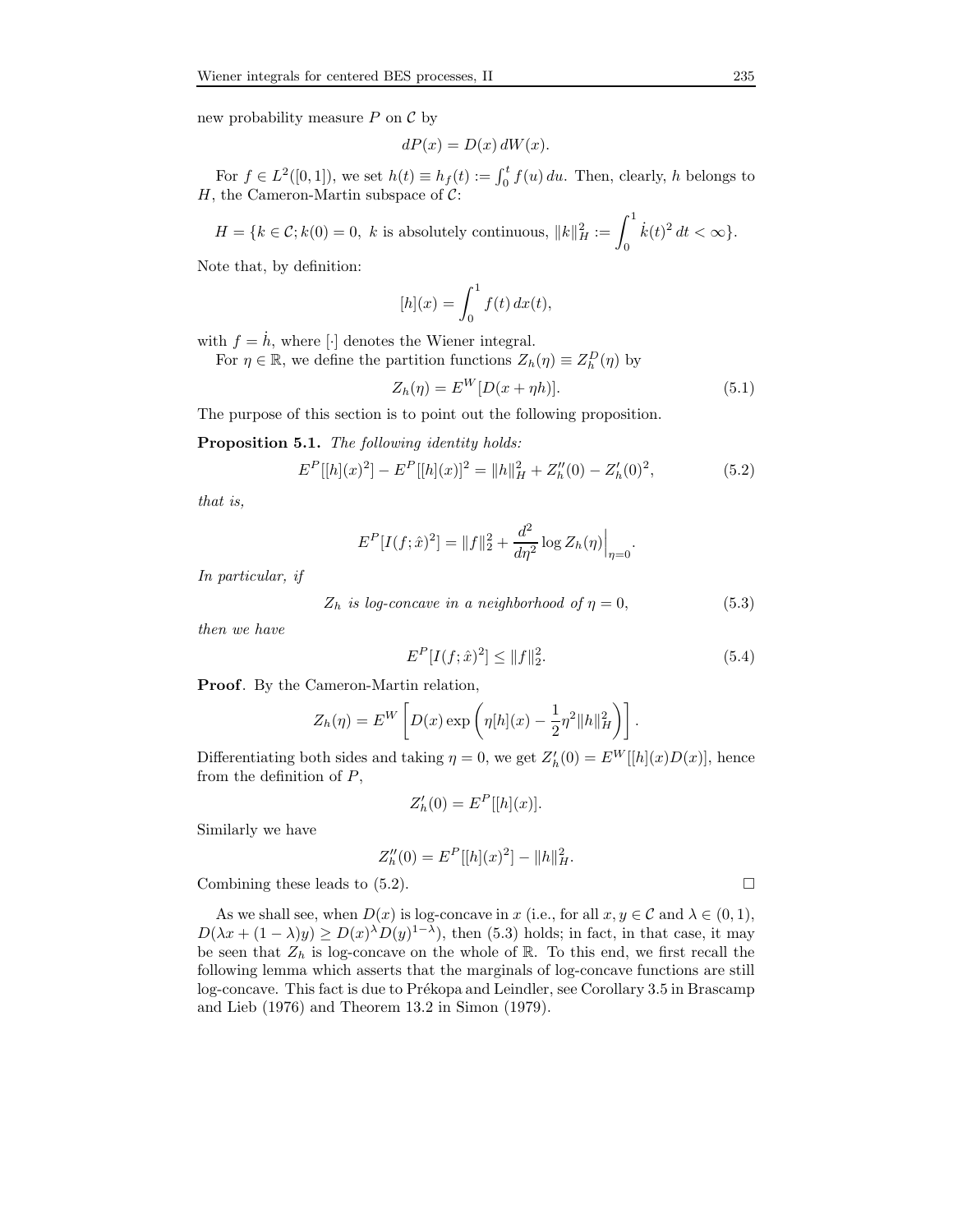**Lemma 5.2.** Let  $G(\underline{x}, \underline{y}), \underline{x} \in \mathbb{R}^m, \underline{y} \in \mathbb{R}^n$ , be log-concave on  $\mathbb{R}^{m+n}$ . Then the function

$$
\underline{x} \mapsto \int_{\mathbb{R}^n} G(\underline{x}, \underline{y}) \, d\underline{y}
$$

is log-concave.

Suppose that there exists a sequence  $(D_n(x))_{n=1,2,...}$  of log-concave functions on C such that each  $D_n(x)$  only depends on  $(x(t_k))_{k=1}^n$  for some sequence  $(t_k)_{k=1}^n$  in  $[0, 1]$ , and that  $(D_n(x))_{n=1,2,...}$  approximates  $D(x)$ . By the above lemma, it is clear that  $E^W[D_n(x + \eta h)]$  is log-concave in  $\eta$  since the finite-dimensional distribution function of  $(x(t_k))_{k=1}^n$  under W is log-concave. Therefore, for  $\eta_1, \eta_2 \in \mathbb{R}$  and  $\lambda \in$  $(0, 1),$ 

$$
E^{W}[D_n(x + {\lambda \eta_1 + (1 - \lambda)\eta_2}h)] \geq E^{W}[D_n(x + \eta_1 h)]^{\lambda}E^{W}[D_n(x + \eta_2 h)]^{1 - \lambda},
$$

and taking the limit  $n \to \infty$  on both sides, we get

$$
Z_h(\lambda \eta_1 + (1 - \lambda)\eta_2) \ge Z_h(\eta_1)^{\lambda} Z_h(\eta_2)^{1 - \lambda},
$$

which implies that  $Z_h$  is log-concave on the whole of  $\mathbb{R}$ .

**Remark 5.3.** The distribution  $P_a$  of the process starting at  $a > 0$  treated in Section  $\lambda$  admits a log-concave density with respect to  $W_a$ . Therefore, from the above argument, the corresponding  $Z_h(\eta)$  is log-concave in  $\eta$  and, in particular, the estimate (5.4) holds.

In order to unify our discussion here with that in Funaki, Hariya and Yor (2006), it may be worthwhile presenting the expression of a quadratic form bearing on  $f \in L^2([0,1])$  corresponding to the term  $(d^2/d\eta^2) \log Z_h(\eta)|_{\eta=0}$  in Proposition 5.1. From now on, we assume that  $D(x)$  is given in the form  $D(x) = \exp(-F(x))$  and F is H-differentiable. We denote by  $\nabla F(x)$  the H-derivative of F at  $x \in \mathcal{C}$ ; that is,  $\nabla F(x)$  is the unique element in H such that

$$
\langle \nabla F(x), k \rangle_H = \frac{\partial}{\partial k} F(x)
$$
 for all  $k \in H$ .

Here  $\partial/\partial k$  denotes the directional derivative along k. We write  $\rho(\cdot, \cdot)$  for the covariance function of the Brownian motion:  $\rho(s,t) = \min\{s,t\}$ . Note that in the present setting (i.e., the setting of the classical Wiener space),  $\nabla F(x)(s)$ ,  $s \in [0, 1]$ , may be given by

$$
\frac{\partial}{\partial \rho(s, \cdot)} F(x), \quad s \in [0, 1].
$$

Proposition 5.4. It holds that

$$
E^{P}[I(f; \hat{x})^{2}] = ||f||_{2}^{2} - J^{P}(f, f),
$$

where

$$
J^{P}(f, f) = 2 \int_0^1 du f(u) \int_0^u ds f(s) \frac{d}{ds} E^{P} \left[ \hat{x}(s) \frac{d}{du} \frac{\partial}{\partial \rho(u, \cdot)} F(x) \right].
$$

**Proof.** Define the  $\mathcal{F}_t \equiv \sigma\{x(s); s \leq t\}$ -martingale  $\{M(t); t \in [0, 1]\}$  by  $M(t) =$  $E^W[D|\mathcal{F}_t]$ . By the Clark-Ocone formula Ocone (1984),

$$
M(t) = 1 + \int_0^t E^W \left[ \frac{d}{du} \frac{\partial}{\partial \rho(u, \cdot)} D \middle| \mathcal{F}_u \right] (x) dx(u).
$$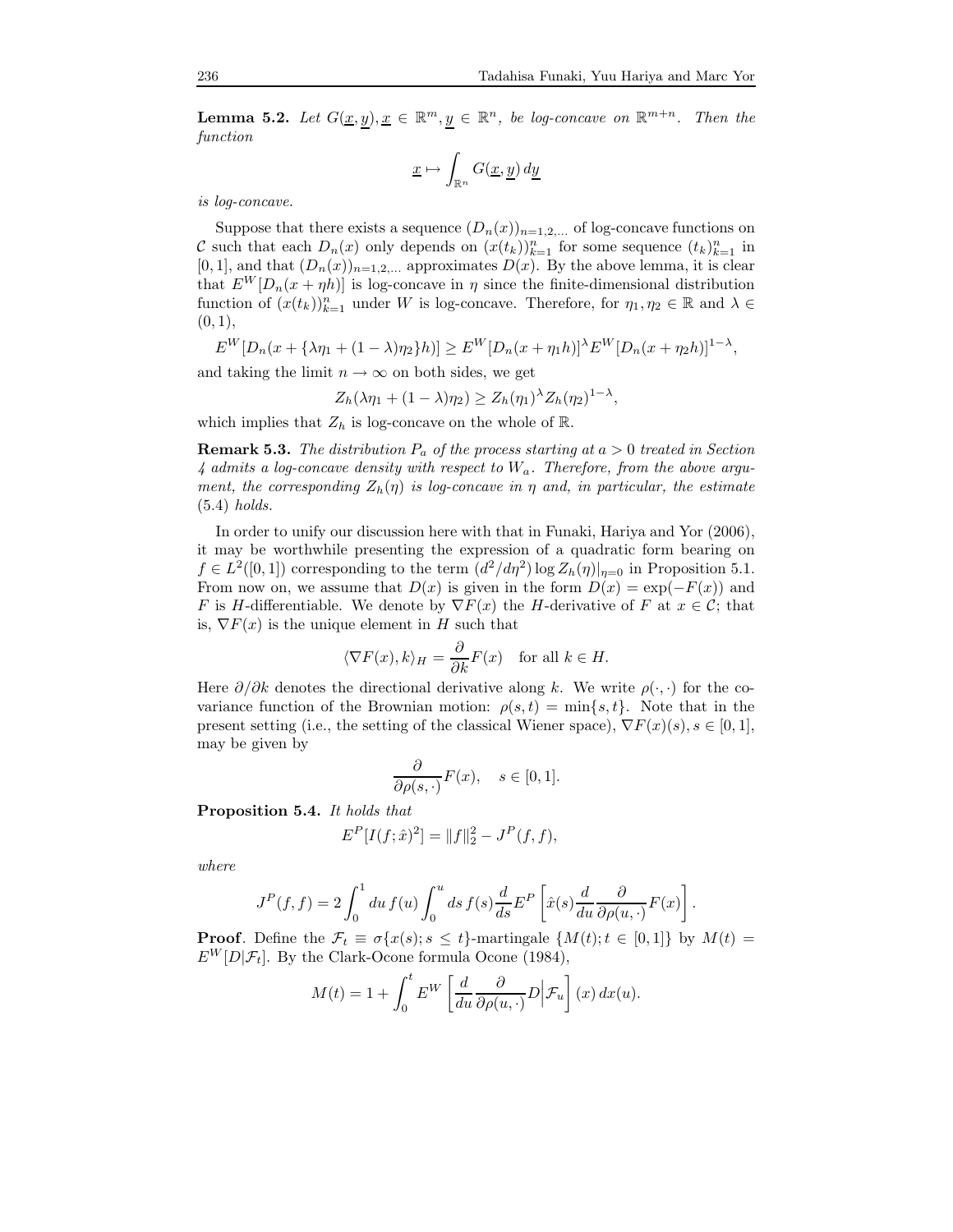Thus, by Girsanov's formula, the process  $\{B(t); t \in [0,1]\}$  defined by

$$
B(t) = x(t) - \int_0^t \frac{E^W\left[\frac{d}{du}\frac{\partial}{\partial \rho(u,\cdot)}D\right] \mathcal{F}_u](x)}{M(u)} du
$$

is the Brownian motion under  $P$ . Hence, denoting:

$$
v_u(x) = \frac{E^W\left[\frac{d}{du}\frac{\partial}{\partial \rho(u,\cdot)}D\right]\mathcal{F}_u](x)}{M(u)},
$$

the canonical process  $x$  under  $P$  is a semimartingale which decomposes as

$$
x(t) = B(t) + \int_0^t v_u(x) du.
$$

Thus, we obtain:

$$
E^{P}[I(f; \hat{x})^{2}] = ||f||_{2}^{2} + 2E^{P} \left[ \int_{0}^{1} du f(u)\hat{v}_{u} \int_{0}^{u} f(s) d\hat{x}(s) \right]
$$

$$
= ||f||_{2}^{2} + 2\int_{0}^{1} du f(u) \int_{0}^{u} ds f(s) \frac{d}{ds} E^{P}[\hat{x}(s)\hat{v}_{u}]. \tag{5.5}
$$

Note that, for  $u > s$ ,

$$
E^{P}[\hat{x}(s)\hat{v}_{u}] \equiv E^{P}[\hat{x}(s)v_{u}]
$$
  
\n
$$
= E^{W} \left[ (x(s) - E^{P}[x(s)]) \frac{E^{W}[\frac{d}{du} \frac{\partial}{\partial \rho(u, \cdot)} D | \mathcal{F}_{u}](x)}{M(u)} D(x) \right]
$$
  
\n
$$
= E^{W} \left[ (x(s) - E^{P}[x(s)]) \frac{d}{du} \frac{\partial}{\partial \rho(u, \cdot)} D(x) \right]
$$
  
\n
$$
= -E^{W} \left[ (x(s) - E^{P}[x(s)]) \left\{ \frac{d}{du} \frac{\partial}{\partial \rho(u, \cdot)} F(x) \right\} \exp(-F(x)) \right]
$$
  
\n
$$
= -E^{P} \left[ \hat{x}(s) \frac{d}{du} \frac{\partial}{\partial \rho(u, \cdot)} F(x) \right],
$$

where the third line follows by conditioning on  $\mathcal{F}_u$ . Combining this with (5.5), we obtain the conclusion of the proposition. obtain the conclusion of the proposition.

#### 6. Remarks on Stieltjes integrals for the mean  $\bar{x}(t)$

The Wiener integrals  $I(f; x)$  relative to  $x(t)$  themselves may be defined by decomposing them into the sum

$$
I(f; x) = I(f; \hat{x}) + I(f; \bar{x}).
$$
\n(6.1)

We have extensively studied the first term on the right hand side, and in this section, we make some remarks about the second term.

Before doing this, we first recall Jeulin's lemma which we already mentioned in Section 1 of Funaki, Hariya and Yor (2006), see also p. 44 of Jeulin (1980) or Lemma 2 in Pitman and Yor (1986): let  $Y = \{Y(t); t \in [0,1]\}$  be an  $\mathbb{R}_+$ -valued process such that  $E[Y(t)] < \infty$  for  $t \neq 0$  and, for some positive Borel function  $\varphi$ ,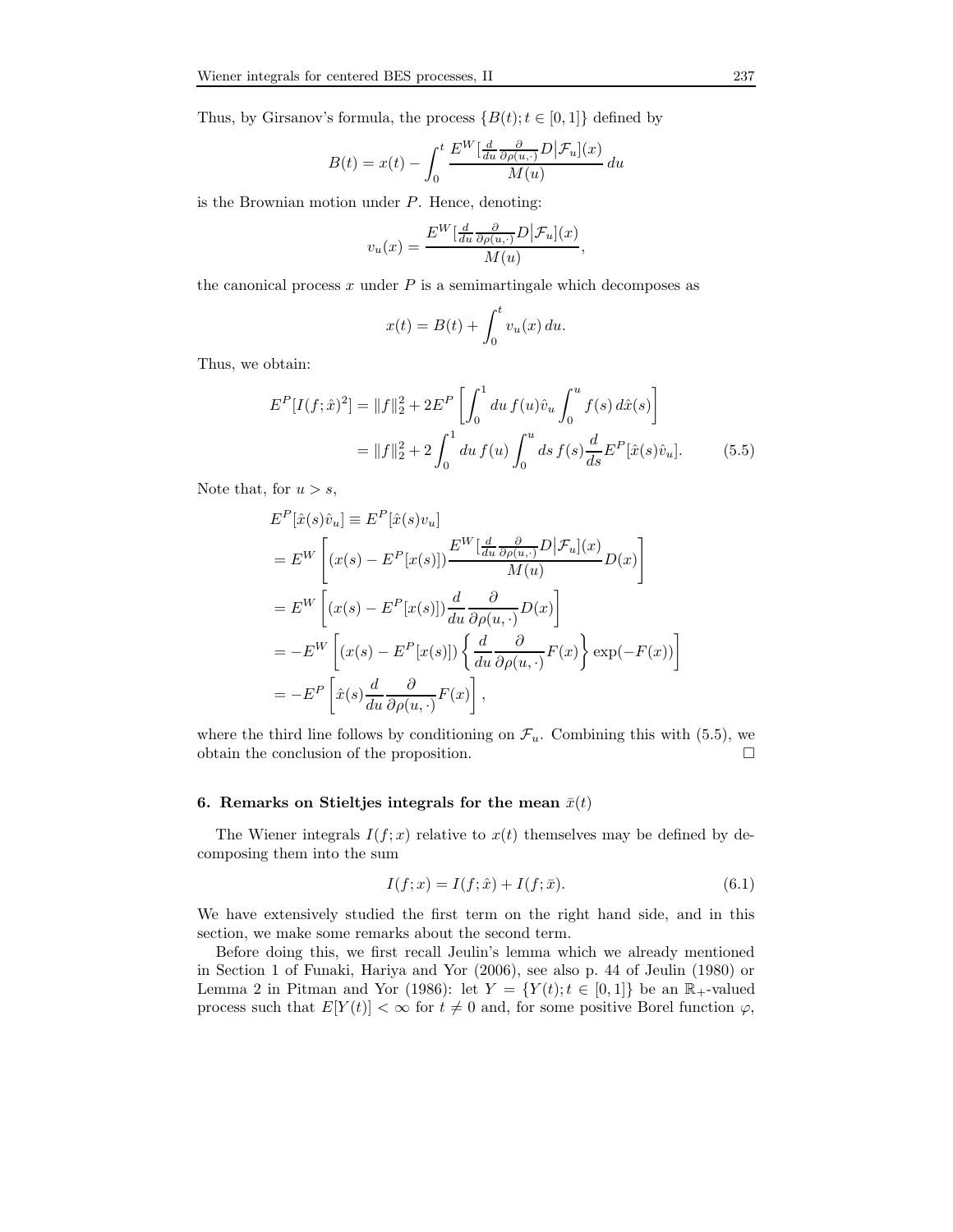the distribution of  $Y(t)/\varphi(t)$  does not depend on t. Then, for every Borel measure  $\mu$  on  $(0, 1]$ , we have

$$
\int_0^1 Y(t) \,\mu(dt) < \infty \text{ (a.s.)} \quad \Longleftrightarrow \quad \int_0^1 \varphi(t) \,\mu(dt) < \infty.
$$

For instance, since one can choose  $\varphi(t) = 1/\sqrt{t}$  for  $Y(t) = 1/R(t)$  by the scaling law of the BES( $\delta$ )-processes  $R = R^{\delta}$ , we have

$$
\int_0^1 \frac{|f(t)|}{R(t)} dt < \infty \ (a.s.) \quad \Longleftrightarrow \quad \int_0^1 \frac{|f(t)|}{\sqrt{t}} dt < \infty.
$$

**Example 6.1.** The function  $f(t) = t^{-1/2} (\log \frac{2}{t})^{-\alpha}$  with  $\frac{1}{2} < \alpha \leq 1$  satisfies  $f \in$  $L^2([0,1]), \text{ but } \int_0^1 |f(t)| / \sqrt{t} dt = \infty.$ 

We now go back to the definability of  $I(f; \bar{x})$ . For  $\int_0^1 |f(t)| |d\bar{x}(t)|$  to be finite, for  $\bar{R}(t) = \bar{R}^{3}(t), \ \bar{r}_{b}(t) = \bar{r}_{b}^{3}(t)$   $(b \neq 0)$  and  $\bar{m}(t) = \bar{m}^{1,3}(t)$ , Jeulin's condition is sufficient:  $\int_0^1 |f(t)|/\sqrt{t} dt < \infty$ , while for  $\bar{r}_0(t) = \bar{r}_0^3(t)$ ,  $\int_0^1 |f(t)|/\sqrt{t(1-t)} dt < \infty$ is sufficient. This can be seen from the following formulas  $(6.2)-(6.6)$  and  $(6.8)$ -(6.13).

$$
\bar{R}(t) = \sqrt{\frac{8}{\pi}t},\tag{6.2}
$$

$$
\bar{r}_0(t) = \sqrt{\frac{8}{\pi}}t(1-t),
$$
\n(6.3)

$$
\bar{r}_b(t) = \frac{e^{b^2/2}}{bt^{3/2}} \int_0^\infty y^2 e^{-y^2/2t} \{p(1-t, y, b) - p(1-t, y, -b)\} dy,\tag{6.4}
$$

$$
\bar{m}(t) = \sqrt{\frac{2}{\pi}} \left\{ \sqrt{t(1-t)} + \frac{\pi}{2} - \arctan\sqrt{\frac{1-t}{t}} \right\} \left( = \int_0^\infty \bar{r}_b(t) \, be^{-b^2/2} \, db \right), \tag{6.5}
$$

$$
\dot{\bar{m}}(t) = \sqrt{\frac{2}{\pi} \left(\frac{1}{t} - 1\right)},\tag{6.6}
$$

where  $p(t, y, z)$  is the heat kernel on R. In fact, (6.2) follows from  $E[R(t)] =$  $\sqrt{t}E[R(1)]$  by the scaling property and

$$
E[R(1)] = \sqrt{\frac{2}{\pi}} \int_0^\infty y^3 e^{-y^2/2} dy = \sqrt{\frac{8}{\pi}}.
$$

To prove (6.3) and (6.4), we note the explicit formulas for the distributions of  $r_b(t)$ :

$$
\frac{\ell_t(y)q_{1-t}(y,b)}{\ell_1(b)}dy \quad \text{or} \quad \sqrt{8\pi}\ell_t(y)\ell_{1-t}(y)dy
$$

according as  $b \neq 0$  or  $b = 0$  for  $y > 0$ , where  $\ell_t(y) = \frac{y}{t}p(t, 0, y)$  and  $q_t(x, y) =$  $p(t, x, y) - p(t, x, -y)$ , see p. 464 of Revuz and Yor (1999). In particular, we have

$$
\bar{r}_0(t) = \sqrt{\frac{2}{\pi}} t^{-3/2} (1-t)^{-3/2} \int_0^\infty y^3 e^{-y^2/2t(1-t)} dy
$$

$$
= \sqrt{\frac{2}{\pi}} t^{-3/2} (1-t)^{-3/2} \cdot 2t^2 (1-t)^2
$$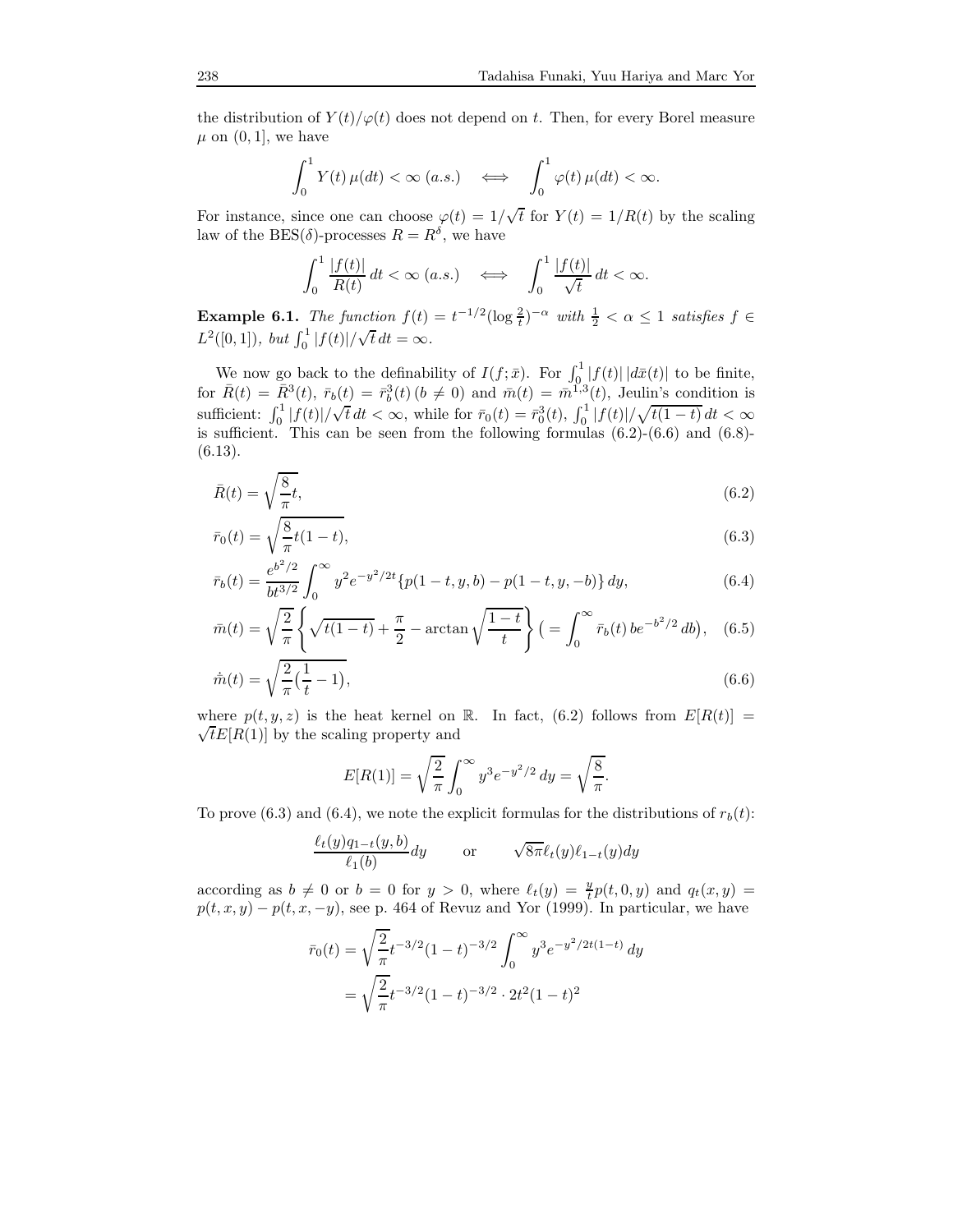and this yields  $(6.3)$ . For  $(6.5)$  and  $(6.6)$ , we first notice that, in its own filtration,  $m(t)$  admits the semimartingale decomposition

$$
m(t) = B(t) + \int_0^t \frac{ds}{\sqrt{1-s}} \left(\frac{\Phi'}{\Phi}\right) \left(\frac{m(s)}{\sqrt{1-s}}\right) ds, \tag{6.7}
$$

where  $B(t)$  is a Brownian motion and  $\Phi(a) = \int_0^a e^{-y^2/2} dy$ . This can be deduced from Imhof's relation:

$$
dM_0^{1,3}|_{\mathcal{F}_t} = \frac{1}{x(t)} \Phi\left(\frac{x(t)}{\sqrt{1-t}}\right) dP_0^3|_{\mathcal{F}_t}
$$

for  $t \in [0, 1]$  and  $\mathcal{F}_t = \sigma\{x(s); s \leq t\}$ , and Girsanov's formula. Then, taking the expectation on both sides of (6.7) and applying Imhof's relation again, we obtain  $(6.5)$ . The identity  $(6.6)$  follows from  $(6.5)$ .

The formulas (6.2)-(6.6) imply the following asymptotic behaviors as  $t \downarrow 0$  or  $t \uparrow 1$ :

$$
\bar{R}(t), \bar{r}_0(t), \bar{r}_b(t), \bar{m}(t) \sim \sqrt{\frac{8}{\pi}}t \quad \text{as} \quad t \downarrow 0,
$$
\n(6.8)

$$
\dot{R}(t), \dot{\bar{r}}_0(t), \dot{\bar{r}}_b(t), \dot{\bar{m}}(t) \sim \sqrt{\frac{2}{\pi t}} \quad \text{as} \quad t \downarrow 0,
$$
\n(6.9)

$$
\bar{R}(t) \to \sqrt{\frac{8}{\pi}}, \ \dot{\bar{R}}(t) \to \sqrt{\frac{2}{\pi}} \quad \text{as} \quad t \uparrow 1,
$$
\n(6.10)

$$
\bar{r}_0(t) \to 0, \ \dot{\bar{r}}_0(t) \sim -\sqrt{\frac{2}{\pi(1-t)}} \quad \text{as} \quad t \uparrow 1,
$$
\n(6.11)

$$
\bar{r}_b(t) \to b, \ \dot{\bar{r}}_b(t) \to b - \frac{1}{b}
$$
 as  $t \uparrow 1,$  (6.12)

$$
\bar{m}(t) \to \sqrt{\frac{\pi}{2}}, \ \dot{\bar{m}}(t) \to 0 \quad \text{as} \quad t \uparrow 1,
$$
\n(6.13)

where ∼ means that the ratio of both sides tends to 1. The details are omitted. Accordingly, if the function f satisfies " $f \in L^2([0,1])$  and Jeulin's condition", then the sum in (6.1) is definable for  $x = R^3, r_b^3$  ( $b \ge 0$ ) and  $m^{1,3}$ .

Recalling the SDE (2.1) (with  $b(u) = (\delta - 1)/2u$ ) for  $R = R^{\delta}$ , the Wiener integrals for the BES( $\delta$ )-processes R can be directly defined by

$$
I(f; R) = I(f; B) + \frac{\delta - 1}{2} \int_0^1 \frac{f(t)}{R(t)} dt.
$$

The first term on the right is well defined for every  $f \in L^2([0,1])$ , while Jeulin's lemma shows that  $\int_0^1 |f(t)|/R(t) dt < \infty$  (*a.s.*) if and only if  $\int_0^1 |f(t)|/\sqrt{t} dt < \infty$ , which coincides with the condition just required above.

## References

- H.J. Brascamp and E.H. Lieb. On extensions of the Brunn-Minkowski and Prékopa-Leindler theorems, including inequalities for log concave functions, and with an application to the diffusion equation. J. Funct. Anal. 22, 366–389 (1976).
- L.A. Caffarelli. Monotonicity properties of optimal transportation and the FKG and related inequalities. Commun. Math. Phys. 214, 547–563 (2000) (Erratum. Commun. Math. Phys. 225, 449–450 (2002)).